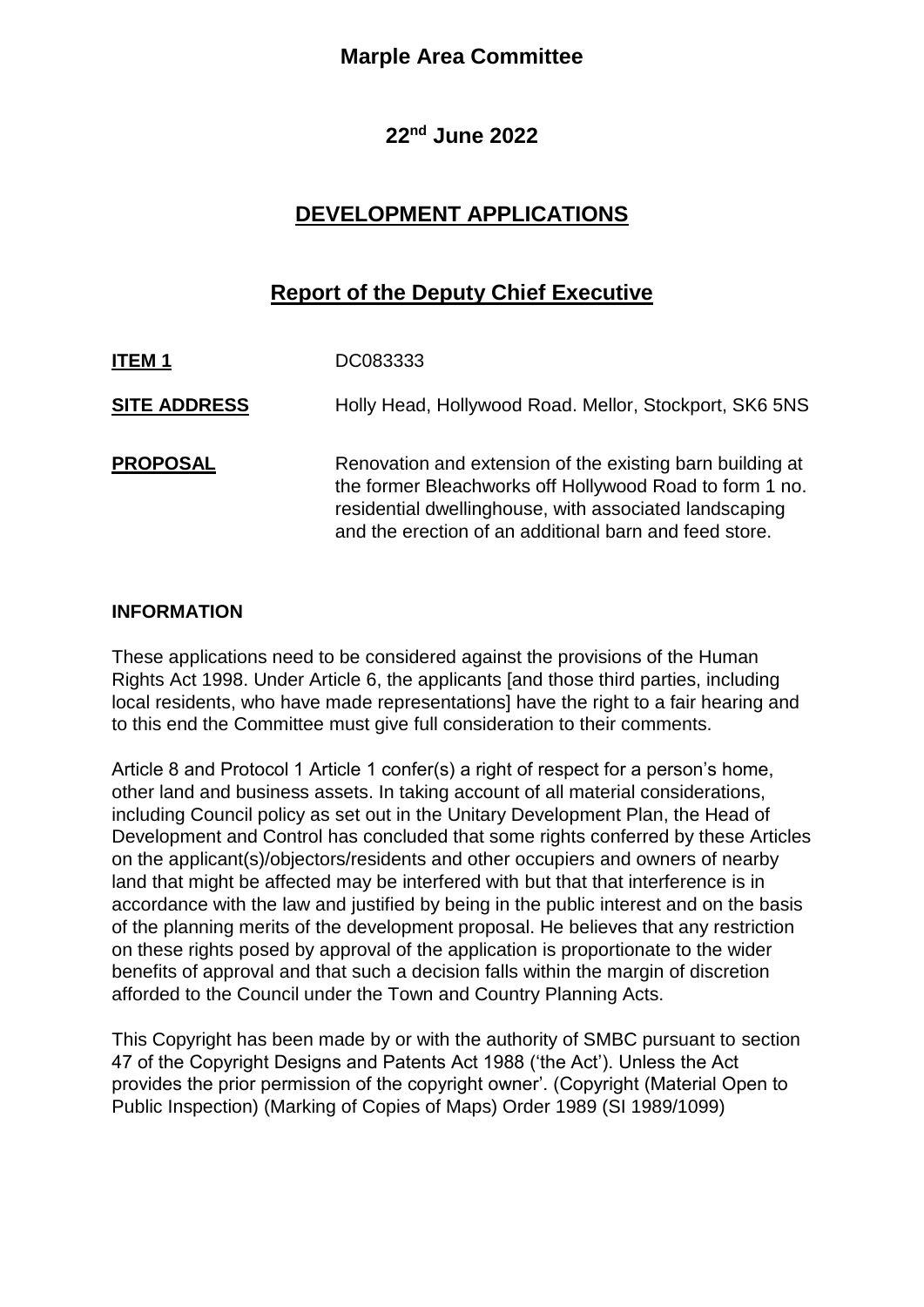| <b>Application</b><br><b>Reference</b> | DC/083333                                                                                                                                                                                                                                |
|----------------------------------------|------------------------------------------------------------------------------------------------------------------------------------------------------------------------------------------------------------------------------------------|
| Location:                              | <b>Holly Head</b><br><b>Hollywood Road</b><br><b>Mellor</b><br>Stockport<br>SK6 5NS                                                                                                                                                      |
| <b>PROPOSAL:</b>                       | Renovation and extension of the existing barn building at the former<br>Bleachworks off Hollywood Road to form 1 no. residential<br>dwellinghouse, with associated landscaping and the erection of an<br>additional barn and feed store. |
| <b>Type Of</b><br><b>Application:</b>  | <b>Full Application</b>                                                                                                                                                                                                                  |
| <b>Registration</b><br>Date:           | 23/11/2021                                                                                                                                                                                                                               |
| <b>Expiry Date:</b>                    | 18/01/2022                                                                                                                                                                                                                               |
| <b>Case Officer:</b>                   | Mark Burgess                                                                                                                                                                                                                             |
| <b>Applicant:</b>                      | <b>MPS Construction Ltd</b>                                                                                                                                                                                                              |
| Agent:                                 | Jennings Design Associates                                                                                                                                                                                                               |

## **DELEGATION/COMMITTEE STATUS**

Committee Item. Should Marple Area Committee be minded to agree the Officer recommendation to grant planning permission, the application shall be referred to the Planning and Highway Regulation Committee for determination as a Departure from the Development Plan.

## **DESCRIPTION OF DEVELOPMENT**

Full planning permission is sought for the renovation and extension of an existing redundant barn building at the former Holly Head Bleachworks, Hollywood Road, Mellor to form 1 no. residential dwellinghouse, with associated landscaping and to include the erection of a barn and feed store.

The existing main building would be converted into a two storey dwellinghouse with associated external alterations, including the retention of the two existing arched entrances of the former stabling range. A contemporary two storey extension is proposed to the South Western elevation and a more traditional two storey extension is proposed to the North Western elevation, along with a balcony to the North Eastern elevation of the existing main building.

The proposal would include the erection of a single storey and part subterranean barn and feed/grain store building to the South West of the existing main building, to be used in conjunction with the applicant's management of the associated landholding.

Access to the proposed dwellinghouse would be taken via an existing access track which takes access from Hollywood Lane to the South West. Parking and turning facilities would be provided within the site. Proposed hard and soft landscaping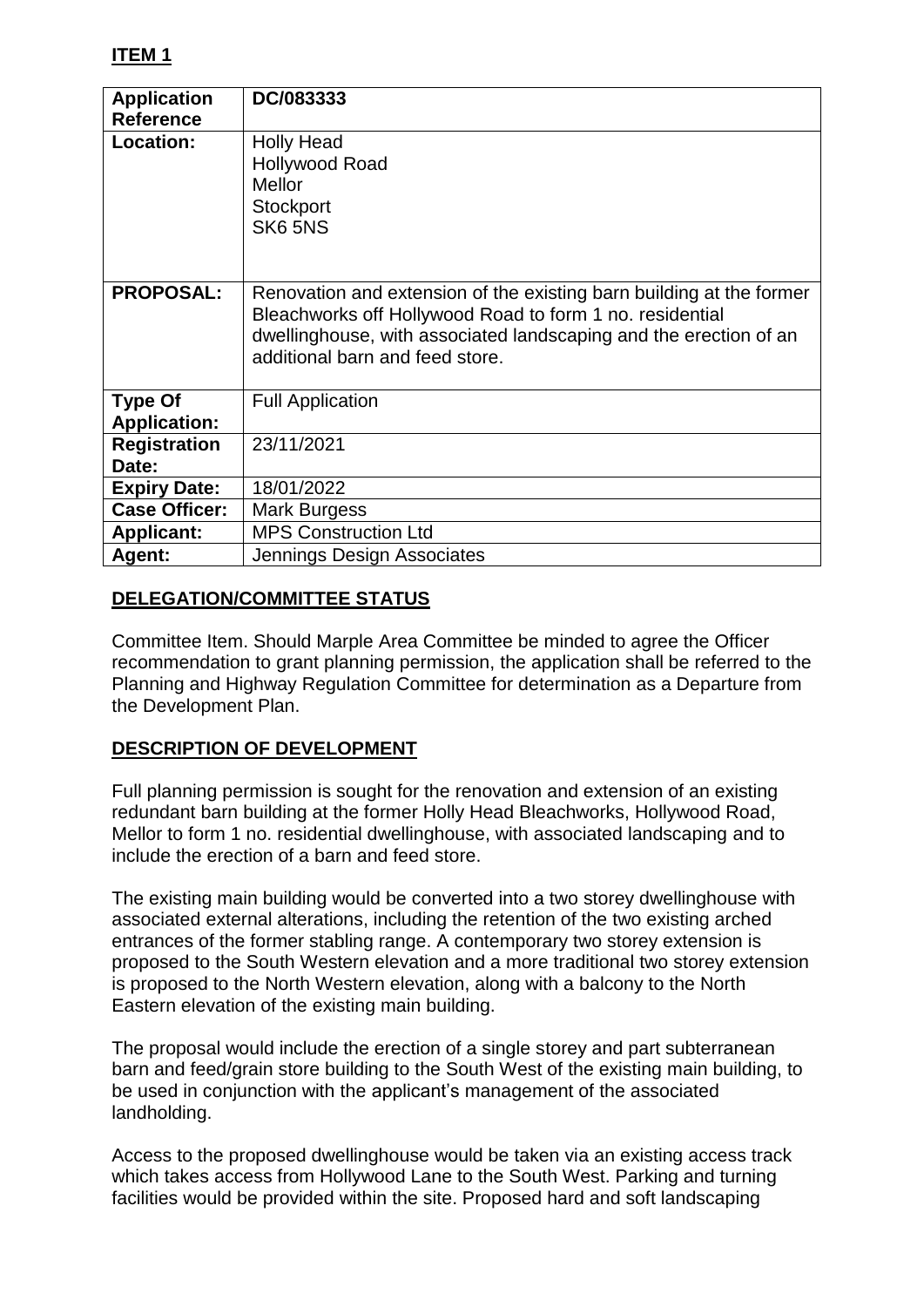within the site would comprise a variety of grassed areas, tree and shrub planting, wildflower grassland, hard surfaces, retaining walls and water cascades/pools.

Members may recall a previous planning application at the site (Reference : DC061367), for the restoration and conversion of the buildings at the site to form a dwellinghouse. This application was granted by the Planning and Highways Regulation Committee on the 28<sup>th</sup> July 2016, following consideration and recommendation by Marple Area Committee.

The application is accompanied by the following supporting documents :-

- Planning Statement.
- Design and Access Statement.
- Heritage Assessment.
- Update Bat and Bird Survey.
- Phase 1 Environmental Desk Study.
- Structural Report Letter.

The scheme has been amended since its original submission in order to address issues raised by the Council Conservation Officer.

Details of the design and siting of the proposed development are appended to the report.

### **SITE AND SURROUNDINGS**

The application site comprises the former 'Holly Head Bleachworks' on Hollywood Road in Mellor. The site accommodates a former stabling range building and workshop building which are the sole upstanding elements of the former Bleachworks, demolished in the early 1930's. The former stabling range comprises a long, narrow, stone-built tall barn-like three-bay structure to which is attached a lower two-bay cart shed to the North East. In addition, there is a single storey detached workshop building to the East.

The buildings were originally used as a Cotton Mill in the late 1780's, however became a Bleachworks in the 1830's. In the mid to late  $19<sup>th</sup>$  Century, the buildings were enlarged, with the waterwheel being replaced by steam power. The wider site forms the legacy of the mill in the form of scattered ruins, the mill dam and culverted waterways, which originally fed its waterwheel and, subsequently, steam engines. Since the closure of the Bleachworks, the site has been used for agriculture.

Vehicular and pedestrian access to the site is taken via a narrow track leading to Hollywood Road to the South and there is a public footpath adjacent to the site which passes close to the site entrance.

The site is adjoined to all sides by open fields/agricultural land, well separated from the nearest residential properties to the North East, South East, South West and North West.

## **POLICY BACKGROUND**

Section 38(6) of the Planning and Compulsory Purchase Act 2004 requires planning applications and appeals to be determined in accordance with the Statutory Development Plan unless material considerations indicate otherwise.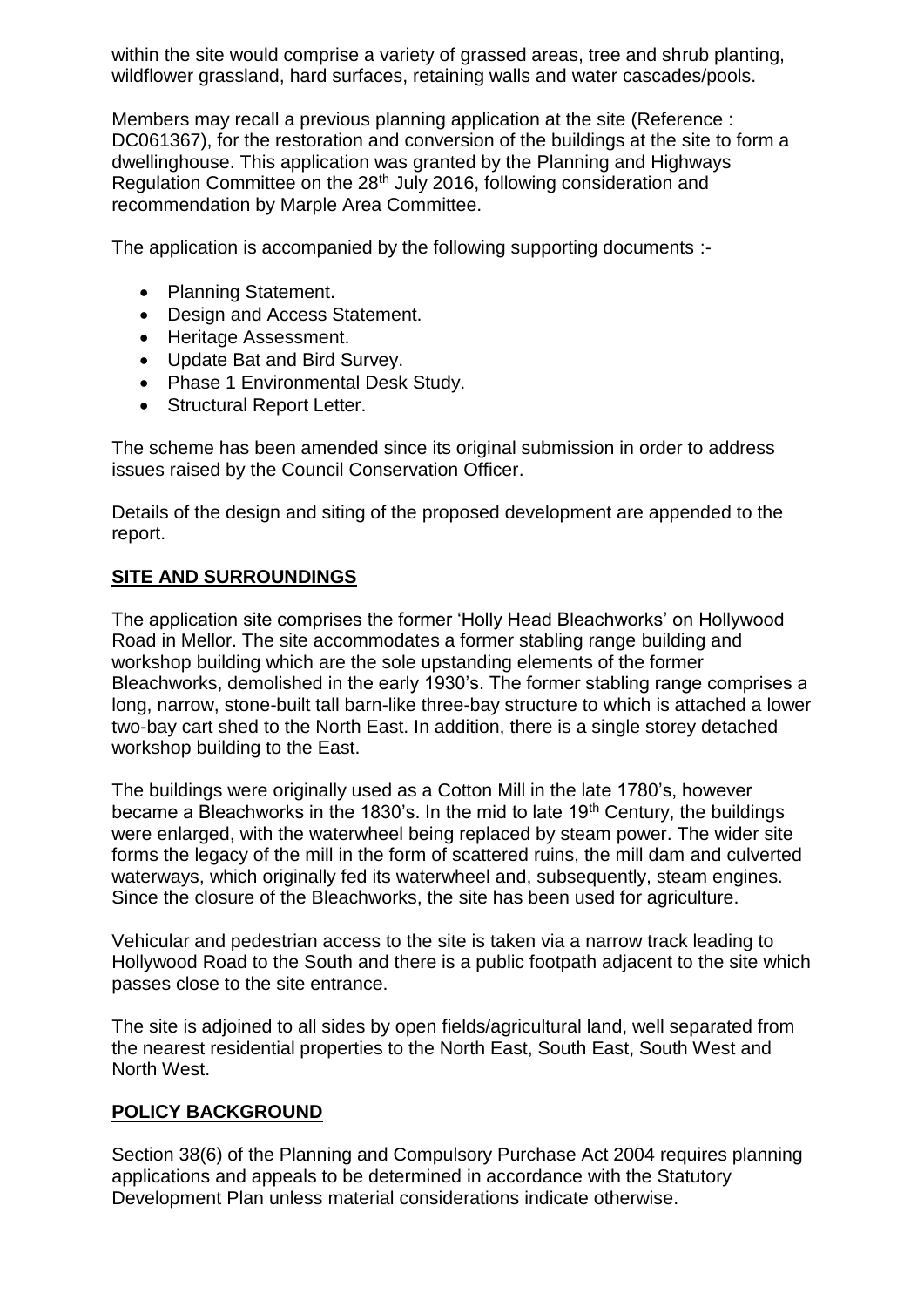The Statutory Development Plan for Stockport comprises :-

- Policies set out in the Stockport Unitary Development Plan Review (saved UDP) adopted on the 31st May 2006 which have been saved by direction under paragraph 1(3) of Schedule 8 to the Planning and Compulsory Purchase Act 2004; and
- Policies set out in the Stockport Local Development Framework Core Strategy Development Plan Document (Core Strategy DPD) adopted on the 17th March 2011.

The application site is allocated within the Green Belt, as defined on the UDP Proposals Map and within the Ludworth Moor Landscape Character Area. The following policies are therefore relevant in consideration of the application :-

## Saved UPD policies

- I CR1.1 : LANDSCAPE CHARACTER AREAS
- LCR1.1A : THE URBAN FRINGE INCLUDING THE RIVER VALLEYS
- **EP1.7 : DEVELOPMENT AND FLOOD RISK**
- GBA1.1 : EXTENT OF GREEN BELT
- GBA1.2 : CONTROL OF DEVELOPMENT IN GREEN BELT
- GBA1.5 : RESIDENTIAL DEVELOPMENT IN GREEN BELT
- L1.1 : LAND FOR ACTIVE RECREATION
- L1.2 : CHILDRENS PLAY
- MW1.5 : CONTROL OF WASTE FROM DEVELOPMENT

# Core Strategy DPD policies

- CS1 : OVERARCHING PRINCIPLES: SUSTAINABLE DEVELOPMENT ADDRESSING INEQUALITIES AND CLIMATE CHANGE
- SD-1 : CREATING SUSTAINABLE COMMUNITIES
- SD-3 : DELIVERING THE ENERGY OPPORTUNITIES PLAN NEW DEVELOPMENT
- SD-6 : ADPATING TO THE IMPACTS OF CLIMATE CHANGE
- CS2 : HOUSING PROVISION
- CS3 : MIX OF HOUSING
- CS4: DISTRIBUTION OF HOUSING
- H-1 : DESIGN OF RESIDENTIAL DEVELOPMENT
- H-2 : HOUSING PHASING
- H-3 : AFFORDABLE HOUSING
- SIE-1 : QUALITY PLACES
- SIE-2 : PROVISION OF RECREATION AND AMENITY OPEN SPACE IN NEW DEVELOPMENTS
- SIE-3 : PROTECTING, SAFEGUARDING AND ENHANCING THE ENVIRONMENT
- CS9 : TRANSPORT AND DEVELOPMENT
- CS10 : AN EFFECTIVE AND SUSTAINABLE TRANSPORT NETWORK
- T-1 : TRANSPORT AND DEVELOPMENT
- T-2 : PARKING IN DEVELOPMENTS
- T-3 : SAFETY AND CAPACITY ON THE HIGHWAY NETWORK

Supplementary Planning Guidance and Documents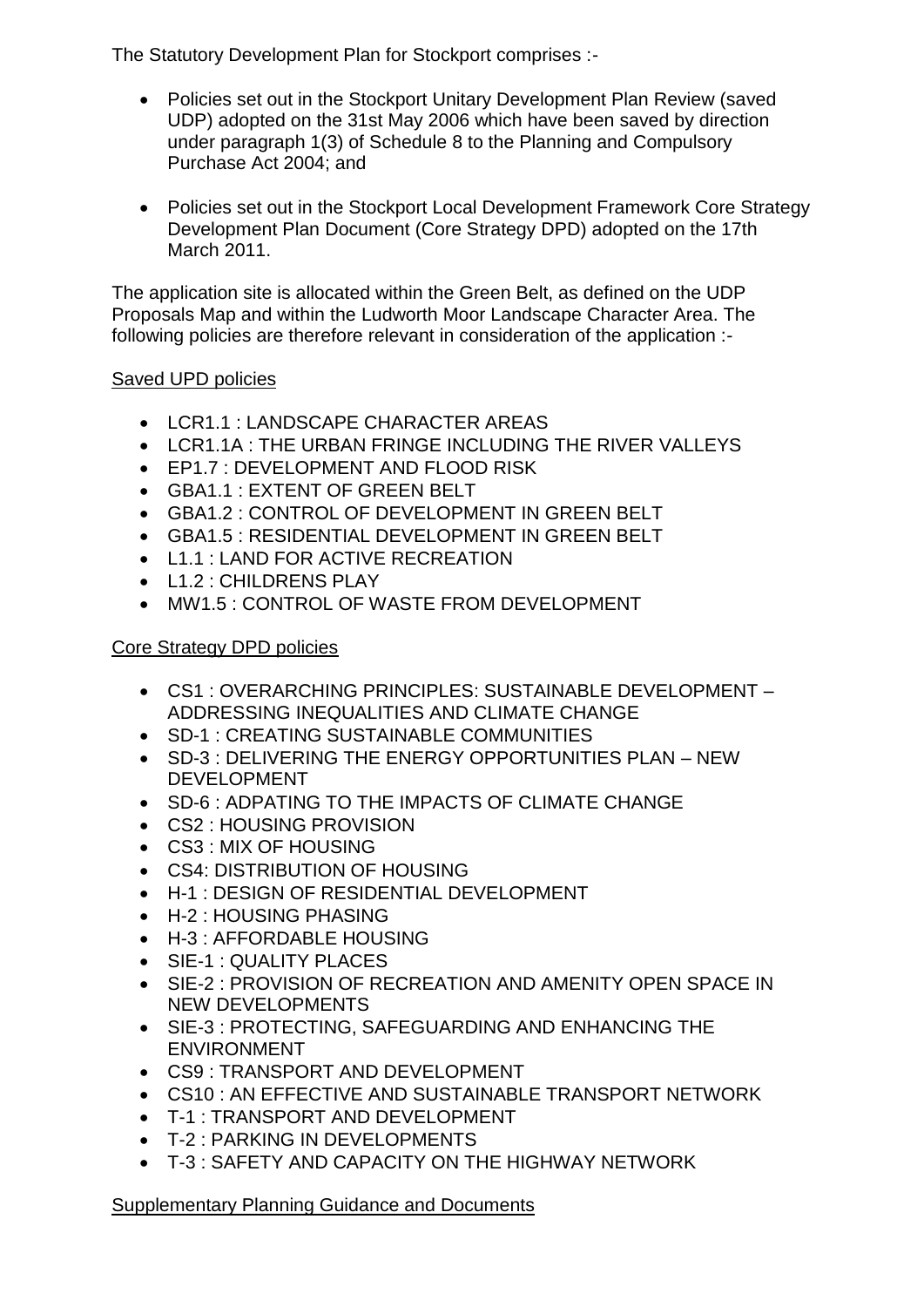Supplementary Planning Guidance and Documents (SPG's and SPD's) do not form part of the Statutory Development Plan. Nevertheless, they do provide non-statutory Council approved guidance that is a material consideration when determining planning applications. Relevant SPG's and SPD's include :-

- OPEN SPACE PROVISION AND COMMUTED PAYMENTS SPD
- **PROVISION OF AFFORDABLE HOUSING SPG**
- DESIGN OF RESIDENTIAL DEVELOPMENT SPD
- SUSTAINABLE DESIGN AND CONSTRUCTION SPD
- TRANSPORT AND HIGHWAYS IN RESIDENTIAL AREAS SPD
- **SUSTAINABLE TRANSPORT SPD**

### National Planning Policy Framework (NPPF)

The NPPF, initially published in March 2012 and subsequently revised and published in July 2021 by the Ministry of Housing, Communities and Local Government, sets out the Government's planning policies for England and how these are expected to be applied.

In respect of decision-taking, the revised NPPF constitutes a 'material consideration'.

Paragraph 1 states *'The National Planning Policy Framework sets out the Government's planning policies for England and how these should be applied'.*

Paragraph 2 states '*Planning law requires that applications for planning permission be determined in accordance with the development plan, unless material considerations indicate otherwise'.*

Paragraph 7 states '*The purpose of the planning system is to contribute to the achievement of sustainable development'.*

Paragraph 8 states '*Achieving sustainable development means that the planning system has three overarching objectives, which are interdependent and need to be pursued in mutually supportive ways (so that opportunities can be taken to secure net gains across each of the different objectives) :-*

*a) An economic objective b) A social objective c) An environmental objective'*

Paragraph 11 states '*Plans and decisions should apply a presumption in favour of sustainable development. For decision-taking this means :-*

*c) Approving development proposals that accord with an up-to-date development plan without delay; or*

*d) Where there are no relevant development plan policies, or the policies which are most important for determining the application are out-of-date, granting permission unless :-*

*i. the application of policies in this Framework that protect areas or assets of particular importance provides a clear reason for refusing the development proposed; or*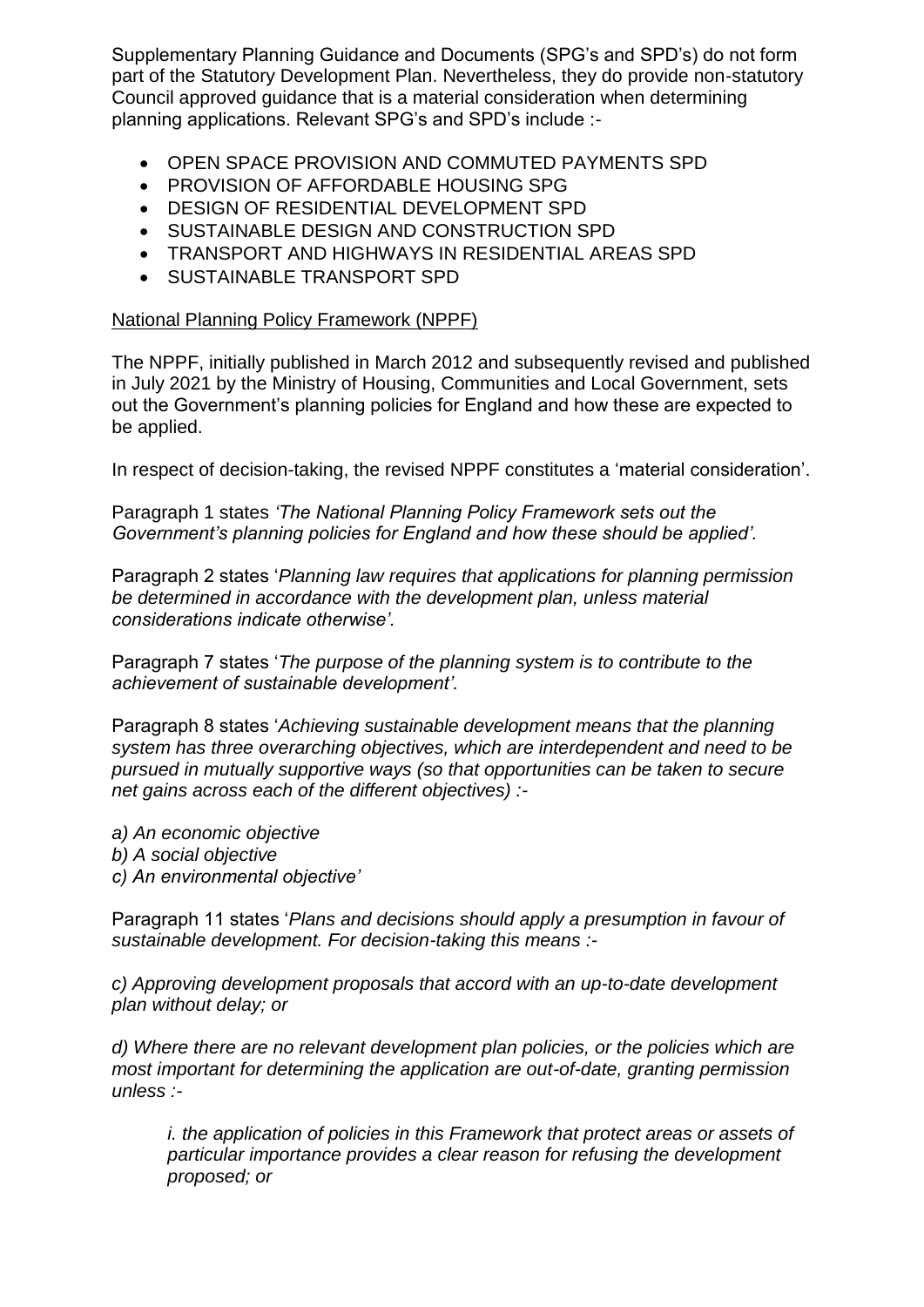*ii. any adverse impacts of doing so would significantly and demonstrably outweigh the benefits, when assessed against the policies in this Framework taken as a whole'.*

Paragraph 12 states '*……..Where a planning application conflicts with an up-to-date development plan (including any neighbourhood plans that form part of the development plan), permission should not usually be granted. Local Planning Authorities may take decisions that depart from an up-to-date development plan, but only if material considerations in a particular case indicate that the plan should not be followed'.*

Paragraph 38 states '*Local Planning Authorities should approach decisions on proposed development in a positive and creative way…... Decision-makers at every level should seek to approve applications for sustainable development where possible'.*

Paragraph 47 states '*Planning law requires that applications for planning permission be determined in accordance with the development plan, unless material considerations indicate otherwise. Decisions on applications should be made as quickly as possible, and within statutory timescales unless a longer period has been agreed by the applicant in writing'.*

Paragraph 219 states '*existing policies should not be considered out-of-date simply because they were adopted or made prior to the publication of this Framework. Due weight should be given to them, according to their degree of consistency with this Framework (the closer the policies in the plan to the policies in the Framework, the greater the weight that may be given)'.* 

### National Planning Practice Guidance (NPPG)

NPPG is a web-based resource which brings together planning guidance on various topics into one place (launched in March 2014) and coincided with the cancelling of the majority of Government Circulars which had previously given guidance on many aspects of planning.

### **RELEVANT PLANNING HISTORY**

- DC071667 : Discharge of Conditions 3, 4, 6, 7, 8, 17, 20, 21 and 22 of planning permission DC061367 : Discharged – 23/05/2019.
- DC061367 : Restoration and conversion of buildings at the former Holly Head Bleachworks to form a dwelling and garage : Granted – 28/07/2016.
- DC059051 : Change of use of agricultural building to dwelling with associated permitted building works : Prior Approval Refused – 10/09/2015.
- DC056952 : Change of use of agricultural building to dwelling with associated permitted building works : Prior Approval Refused – 14/01/2015.

### **NEIGHBOUR'S VIEWS**

The owners/occupiers of surrounding properties were notified in writing of the application and the application was advertised by way of display of notices on site and in the press.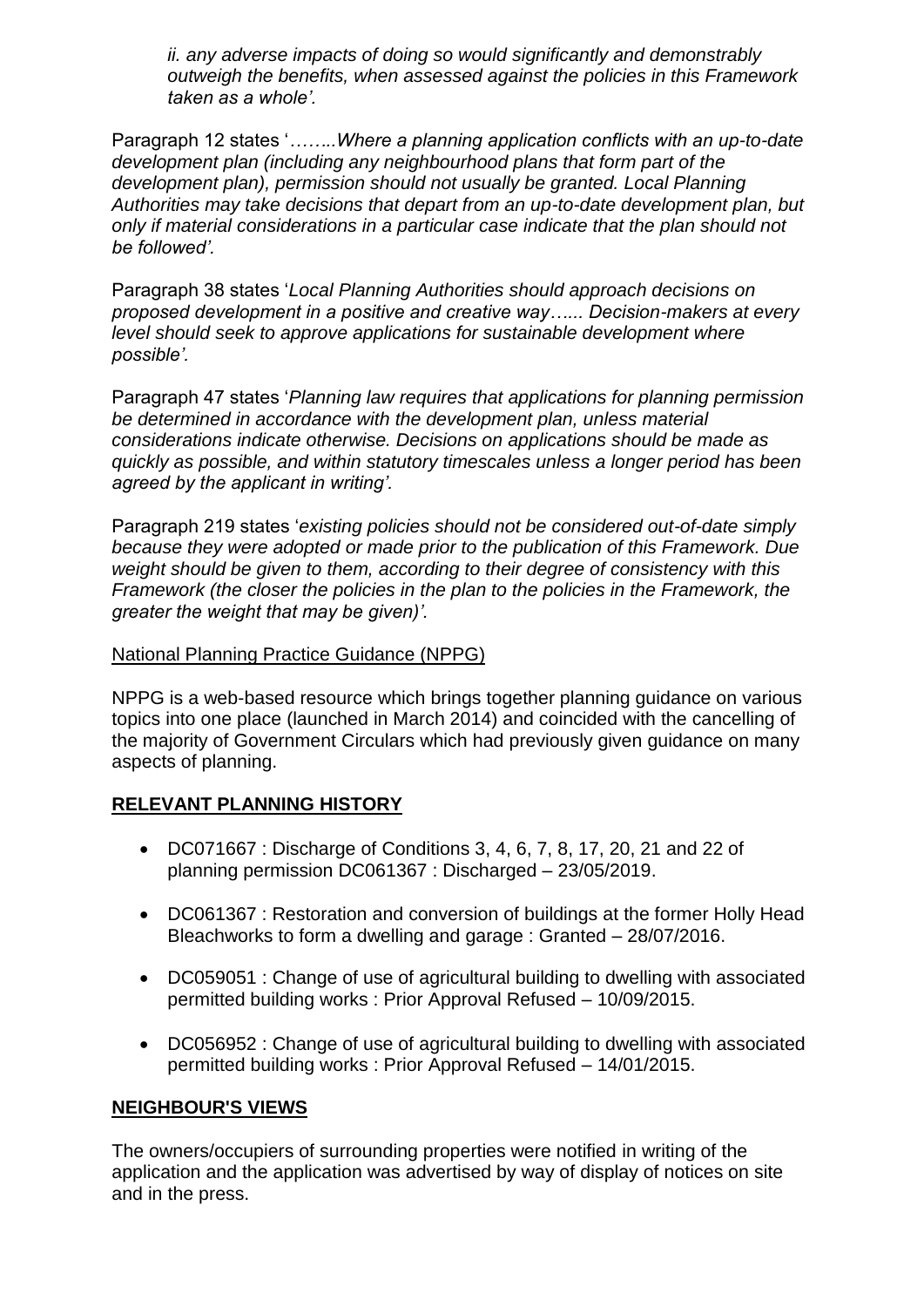No letters of representation have been received to the application.

## **CONSULTEE RESPONSES**

### Conservation Officer

## **Comments of 28/02/2022**

The former Holyhead Bleachworks is included in the Greater Manchester Historic Environment Record and therefore, under the National Planning Policy Framework it represents a non-designated heritage asset that possesses a degree of significance meriting consideration in planning decisions. Whilst much of the original bleachworks complex has been lost over time, the conversion of the 2 remaining structures – the stable block and workshop – to residential use is to be welcomed because it provides a means by which the surviving historic fabric of the buildings can be preserved into the future.

A previous proposal for conversion was approved in 2016 (DC/061367) and this did not involve any extension of the existing buildings, with the proposed residential curtilage tightly drawn around the existing buildings and the general appearance of the external elevations maintained, particularly to the south facing elevation. Some amendments to the external design were incorporated into the design prior to approval to ensure a suitable scheme was achieved.

The current submitted scheme contains some significant amendments to the previous approval, including a contemporary 2 storey extension to the south west, a two storey rear extension to the north west, a raised platform to the east elevation to form an private amenity area and extensive alterations to the original fabric. These alterations are proposed to include the removal of much of the original walls to the stable block (both gables and rear walls, and the introduction of large rooflights would involve loss of a large area of roofing. It is unclear from the proposed plans whether the large Gothic arched internal wall would be retained or altered - a sectional drawing would be helpful to indicate how the introduction of a new floor and internal circulation may impact upon this key architectural and historic feature of the original building.

Handled with care, the principle of extending the original building should not result in harm to the heritage significance of the surviving structure. However I have concerns that the extent of alteration / extension proposed in the current scheme would be harmful to that significance and result in substantial removal, alteration and partial demolition of the surviving historic fabric.

I would recommend the current design is reviewed and amended to ensure the existing structure is retained and sympathetically repaired, with any extensions designed to ensure the original walls are retained.

The Heritage Assessment does not appear to recognise the degree of alteration proposed as part of the amended scheme and it is recommended that this document is reviewed in order to inform any revised proposals.

**Further comments of 01/04/2022, following submission of amended plans/information :-**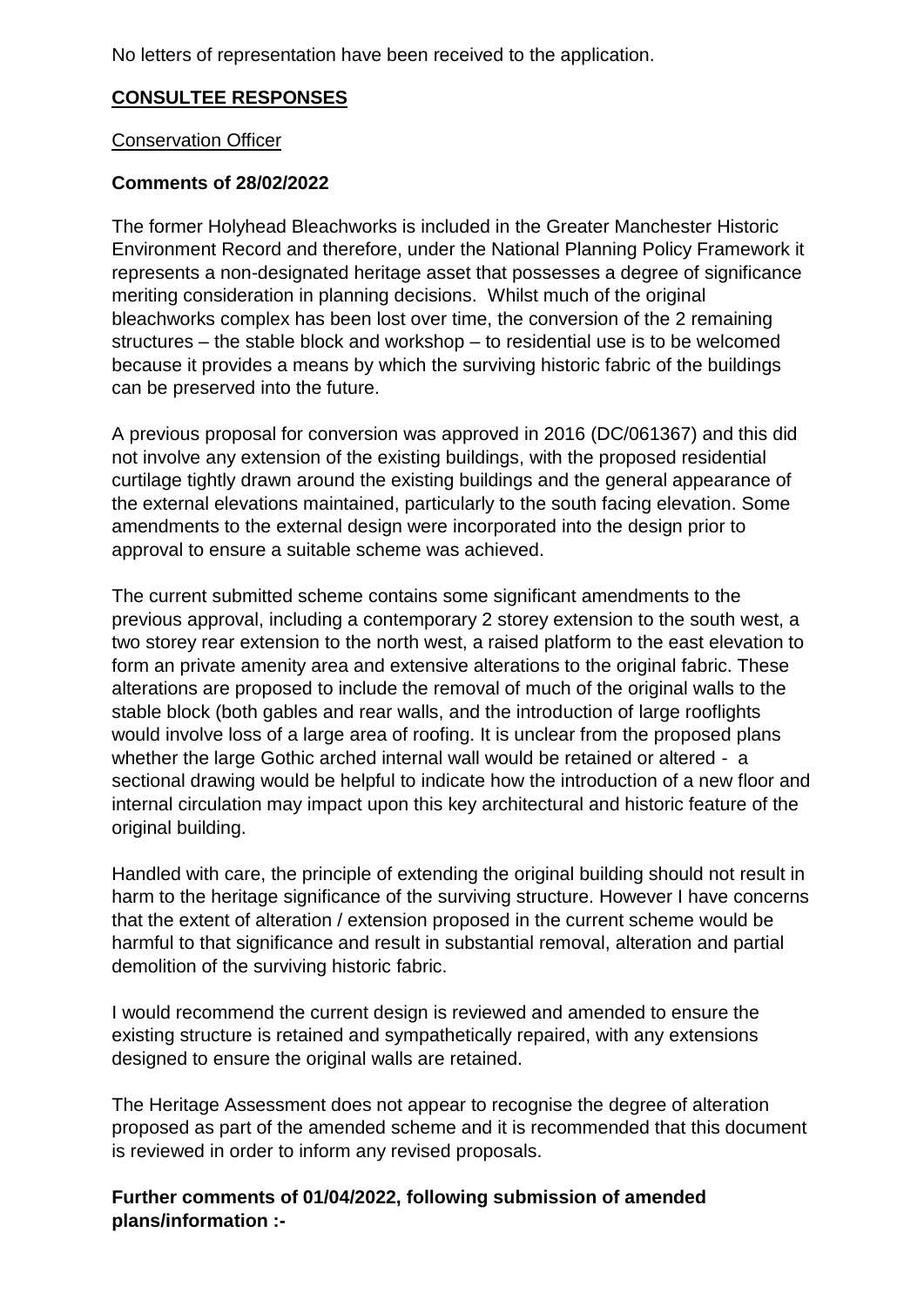The former Holyhead Bleachworks is included in the Greater Manchester Historic Environment Record and therefore, under the National Planning Policy Framework it represents a non-designated heritage asset that possesses a degree of significance meriting consideration in planning decisions. Whilst much of the original bleachworks complex has been lost over time, the conversion of the 2 remaining structures – the stable block and workshop – to residential use is to be welcomed because it provides a means by which the surviving historic fabric of the buildings can be preserved into the future.

A previous proposal for conversion was approved in 2016 (DC/061367) and this did not involve any extension of the existing buildings, with the proposed residential curtilage tightly drawn around the existing buildings and the general appearance of the external elevations maintained, particularly to the south facing elevation.

The current submitted scheme incorporates additions and amendments to the previous approval, including a contemporary 2 storey extension to the south west, a two storey rear extension to the north west, a raised platform to the east elevation to form a private amenity area and a number of alterations to the original fabric.

In light of these revisions, the design of the current proposal has been reviewed in detail in order to ensure the retention of the existing structure is maximised and sympathetically repaired, with the design of the extensions amended to minimise any harm to the heritage significance of the surviving structure. Amended plans have been prepared and submitted in accordance with this advice, addressing my initial concerns. From a conservation and heritage perspective, I would therefore support the proposal as it represents a means of preserving the heritage asset and its significance for the future, ensuring it has a long term viable new use.

#### Greater Manchester Archaeological Advisory Service

The application is supported by a Heritage Assessment (HA) compiled by Garry Miller Heritage Consultancy (2015, revised 2021), which includes a detailed historical analysis of the site, an appreciation of the site's importance in its wider industrial context, and an overview of the proposals' impacts on the surviving stabling range and workshop associated with the former Holly Head bleachworks. Information is presented with reference to current national and local planning policy, but whilst the analysis of the extant buildings includes useful photographs and descriptions there is no mention of below-ground impacts of the proposed development on potential archaeological remains.

The stabling range potentially pre-dates (late-18th century) the establishment of the main bleachworks buildings (early 19th century), it was then adapted and used as part of the wider bleachworks complex before being returned to having an agricultural function after the bleachworks closed in the 1930s. The extant workshop building probably dates to the early-mid 19th century and similarly shows evidence of phasing. Some of this redesign and re-use over time is evident on photographs of the standing buildings as depicted in the HA, but the buildings should be the subject of a scheme of more detailed historic building recording, to preserve by record their current state of survival prior to further alteration, demolition, concealment or loss of historic fabric.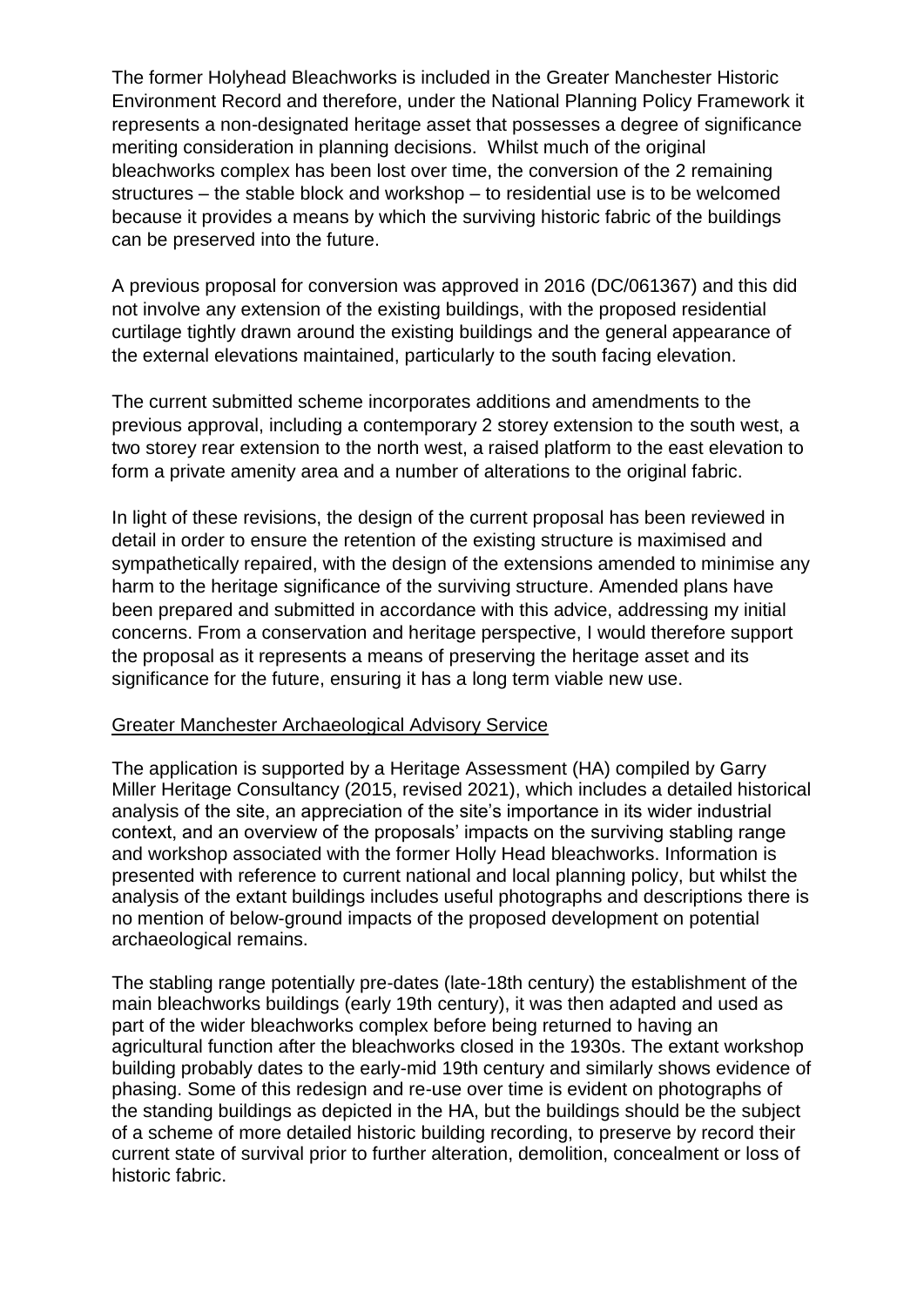The historic buildings survey should be undertaken by an appropriately qualified specialist, to the equivalent of a Historic England Level 2-3 record (2016, *Understanding Historic Buildings: A Guide to Good Recording Practice)*. This will include measured floor plans and phased plans of the buildings, detailed photographs of elevations, rooms, and features of architectural/ archaeological interest, a detailed written description of the historic fabric, history, and comparative analysis, and an assessment of significance of the buildings and their components. The records should inform on the requirement for further watching briefs during the soft-strip of any of the buildings that might reveal further fabric or features that would enhance the record.

The application is also supported by a Landscape Masterplan illustration. The proposed location of a partially subterranean barn/store is shown to the south of the main stabling range, along with landscaped areas, road access, ponds and rockery. These features have the potential to impact on buried remains of the bleachworks complex that are depicted on historic maps. The HA demonstrates that there is evidence for survival of numerous features of the wider bleachworks complex across the site, including features associated with the water-power systems, but there is not a plan to show where these surviving elements of the site are located.

Rather than recommending the production of a Desk-Based Assessment of the site, GMAAS are of the opinion that any below-ground potential, and any additional above-ground potential, could far better be determined by an archaeological walkover and photographic survey, undertaken to Level 1-2 as described in Historic England's (2017) *Understanding the Archaeology of Landscapes: A Guide to Good Recording Practice*. This would enable the creation of a detailed and measured plan of all surviving (and potentially surviving) elements of the site, which could be used alongside the development proposals to identify areas where further building recording and/or archaeological evaluation trenching would be required to mitigate development impacts.

There may be opportunities for some elements of the ground survey and/or background research to be undertaken/informed by the Mellor Archaeological Trust, who expressed interest in being involved with the investigation and interpretation of this site during a previous application (DC/061367). A letter expressing the Trust's interest has been provided in support of this current application. The opportunity for community involvement during any archaeological works, research and subsequent mitigation would be welcomed as a means of appropriate engagement and dissemination.

Should Stockport Council be minded to grant permission for the development, GMAAS recommend that a programme of archaeological works is secured by a condition, worded as follows :-

*No soft-strip, alteration, demolition or development ground-works shall take place until the applicant or their agents or successors in title has secured the implementation of a programme of archaeological works. The works are to be undertaken in accordance with a Written Scheme of Investigation (WSI), submitted to and approved in writing by the local planning authority. The WSI shall cover the following :-*

*1. Informed by the updated North West Regional Research Framework, a phased programme and methodology of investigation and recording to include:*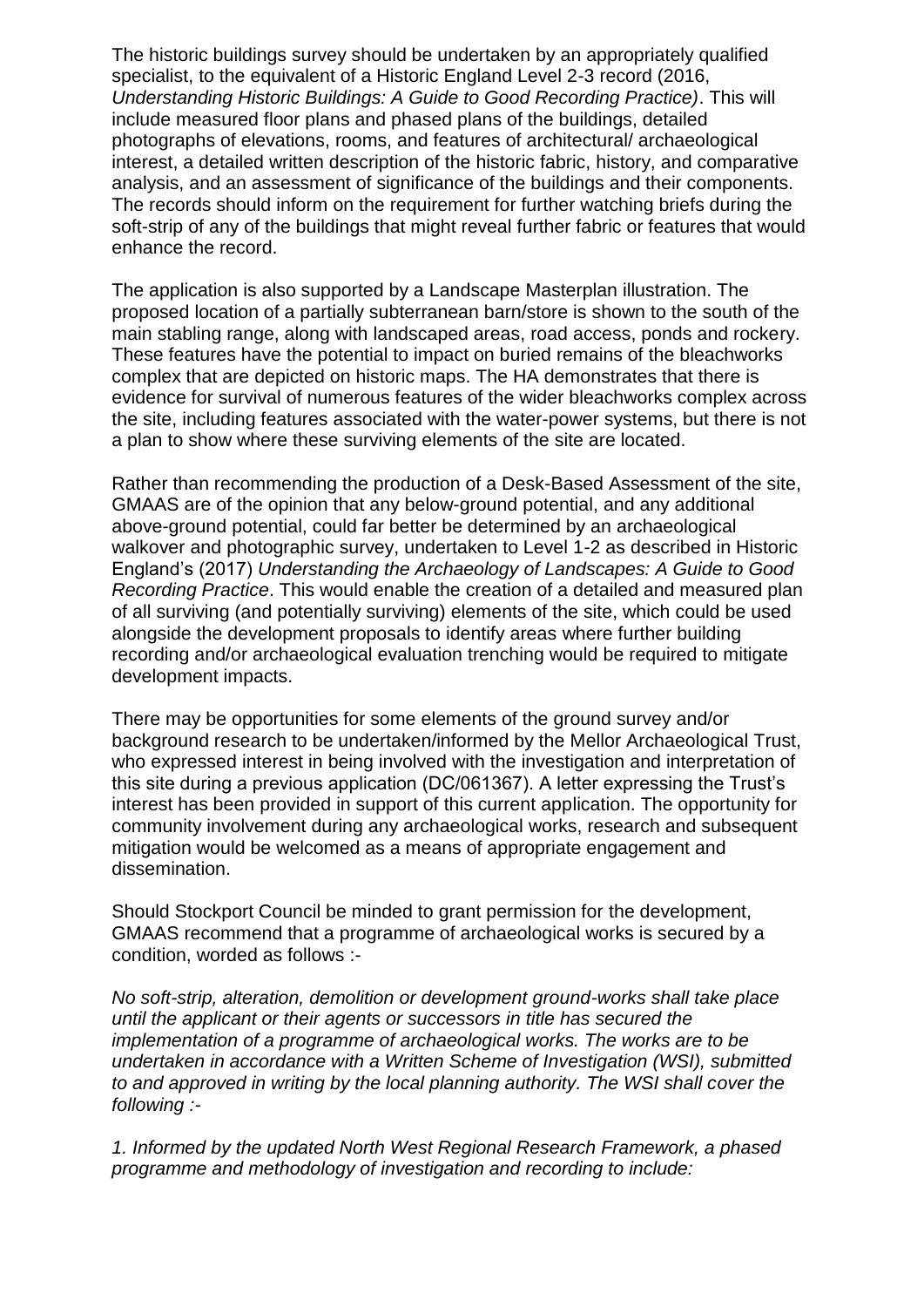*i – historic buildings survey of the stabling range and workshop to Historic England Level 2-3* 

*ii – (informed by (i)), an archaeological watching brief during any soft-strip or demolition works which have potential to reveal concealed historic fabric that can further enhance the record.* 

*iii – an archaeological walkover and photographic survey to Historic England Level 1- 2 to identify and describe all surviving (and potentially surviving) elements of the bleachworks site within the development boundary* 

*iv – (informed by (iii)) further building recording and/or archaeological evaluation trenching in areas of significance that will be impacted upon (subject of a separate WSI)* 

*2. A programme for post investigation assessment to include:* 

*- analysis of the site investigation records and finds* 

*- production of a final report on the significance of the heritage interest represented. 3. Deposition of the final report with the Greater Manchester Historic Environment Record.* 

*4. Dissemination of the results commensurate with their significance.* 

*5. Provision for archive deposition of the report and records of the site investigation.* 

*6. Nomination of a competent person or persons/organisation to undertake the works set out within the approved WSI.* 

*Reason:* In accordance with NPPF Section 16, Paragraph 205 *- To record and advance understanding of the significance of any heritage assets to be lost (wholly or in part) in a manner proportionate to their importance and the impact, and to make this evidence (and any archive generated) publicly accessible.* 

The work should be undertaken by a suitably experienced and qualified archaeological contractor, funded by the applicant, and in accordance with guidance provided by GMAAS who would also monitor the implementation of the works on behalf of Stockport MBC.

### Highway Engineer

This application, which seeks permission for the restoration and conversion of a derelict building situated at a rural site at Mellor to a residential dwelling, together with associated landscaping and the erection of a small barn and feed store, is similar to a scheme which was approved in 2016 under application DC/061367 and, I understand, was commenced. As with that application, the dwelling will be accessed via an existing access track which takes access from Hollywood Lane (which also serves a couple of existing dwellings, as well as agricultural land) and parking and turning facilities will be provided within the site. The scheme, however, differs slightly from the previous scheme, with the main changes being:

- 1) The form of the residential dwelling (including various extensions)
- 2) The site layout, including the layout of the driveway
- 3) A barn / feed store is now proposed
- 4) The former workshop is no longer proposed to be used as a domestic garage

These amendments should not have any material implications on the local highway network or how the site is accessed and, as such, subject to similar conditions being attached to any approval granted as were attached to the previous approval, together with conditions requiring EV charging (taking into account changes in policy since the previous scheme was approved) and use of the barn / feed store, I would consider the proposal acceptable from a highways perspective.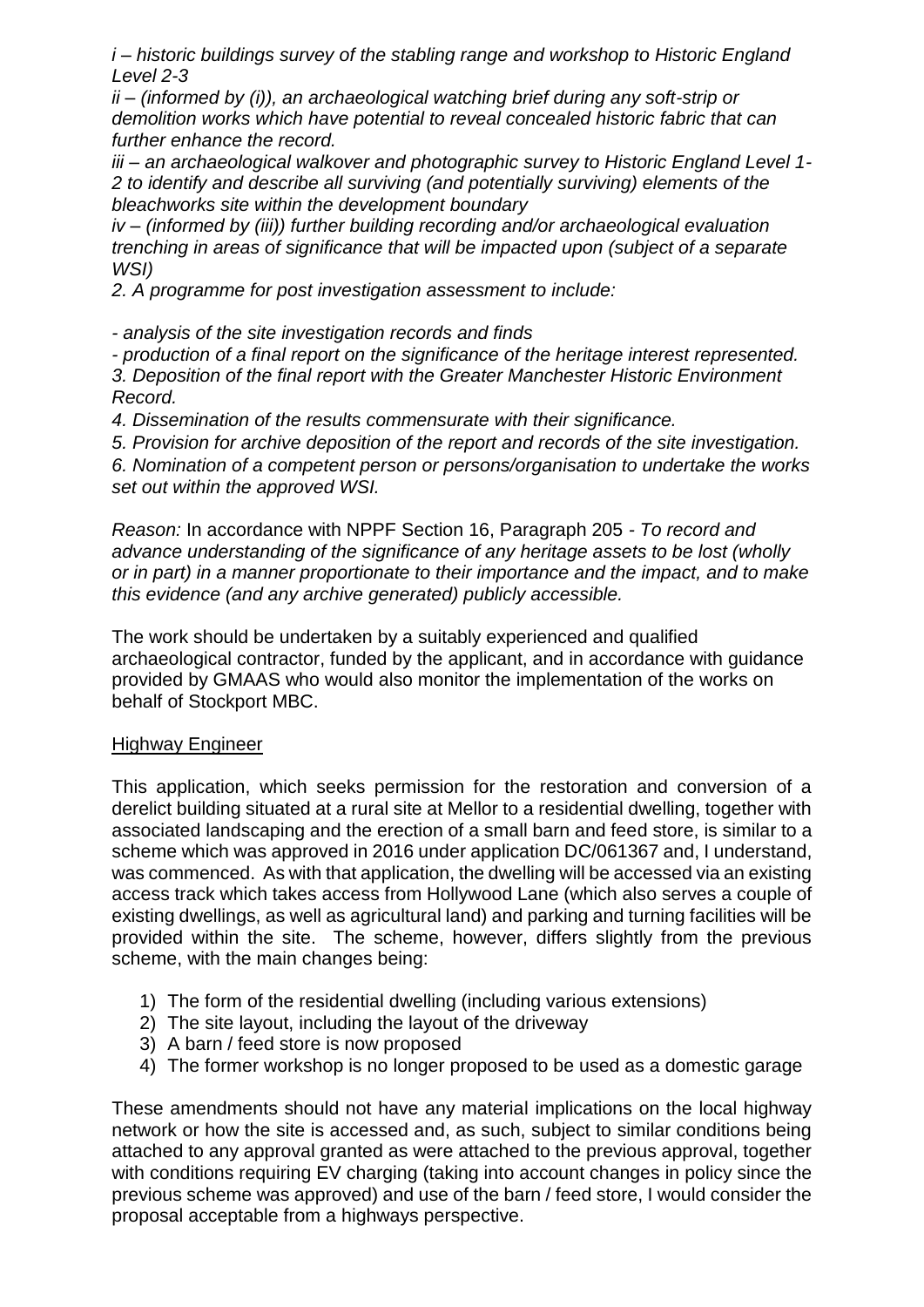With respect to the former workshop building, as this is no longer proposed to be used as a domestic garage, a separate cycle store will be required. The requirement to provide this can be secured by condition. Finally, although this does not form part of this application, I note that the Planning Statement outlines that the applicant is considering future uses for this building and has outlined that one option would be to use it as a holiday let. As outlined in my comments on the previous application, I would have concern regarding any proposal that resulted in an intensification of use of the access track that serves the site, unless the impact could be mitigated. As such, whilst not for consideration as part of this application, the applicant should bare this in mind when considering future options for the use of this building.

• Recommendation : No objection, subject to the following condition :-

No development shall take place until a detailed drawing outlining a scheme to :-

- 1) Hard surface (in bitmac) the first few metres of the two legs of the access track that serves the site where it meets Hollywood Lane (so as to improve the tie in between the access track and the highway); and
- 2) Provide pedestrian passing places / waiting areas at regular intervals along the access track that serves the site

has been submitted to and approved in writing by the Local Planning Authority. The development shall not be occupied until the works have been carried out in accordance with the approved drawing and the passing places are available for use. The passing places shall then be retained at all times thereafter.

Reason: In order that the site will benefit from safe and practical access arrangements in accordance with Policies SIE-1 'Quality Places', CS9 'Transport and Development' and T-3 'Safety and Capacity on the Highway Network' of the Stockport Core Strategy DPD.

No development shall take place until full details outlining how the access drives within the site (including associated parking and turning area) will be surfaced and drained have been submitted to and approved in writing by the Local Planning Authority. No part of the development shall be occupied until the driveways have been constructed in accordance with the approved drawings. The driveways shall then be retained and remain available for use for access, parking and turning at all times thereafter.

Reason: To ensure that adequate parking and turning facilities are provided and that they are appropriately located and are of a safe and practical design, in accordance with Policies SD-6 'Adapting to the impacts of climate change', SIE-1 'Quality Places', T-1 Transport and Development', T-2 'Parking in Developments' and T-3 'Safety and Capacity on the Highway Network' of the Stockport Core Strategy DPD, supported by Chapter 10, 'Parking', of the SMBC 'Sustainable Transport' SPD.

A charging point for the charging of electric vehicles shall be provided within the site for the approved dwelling. Prior to its provision, details of the charging point shall be submitted to and approved in writing by the Local Planning Authority. The approved dwelling shall not be occupied until the charging point has been provided in accordance with the approved details and is available for use. The charging point shall thereafter be retained (unless it is replaced with an upgraded charging point in which case that should be retained).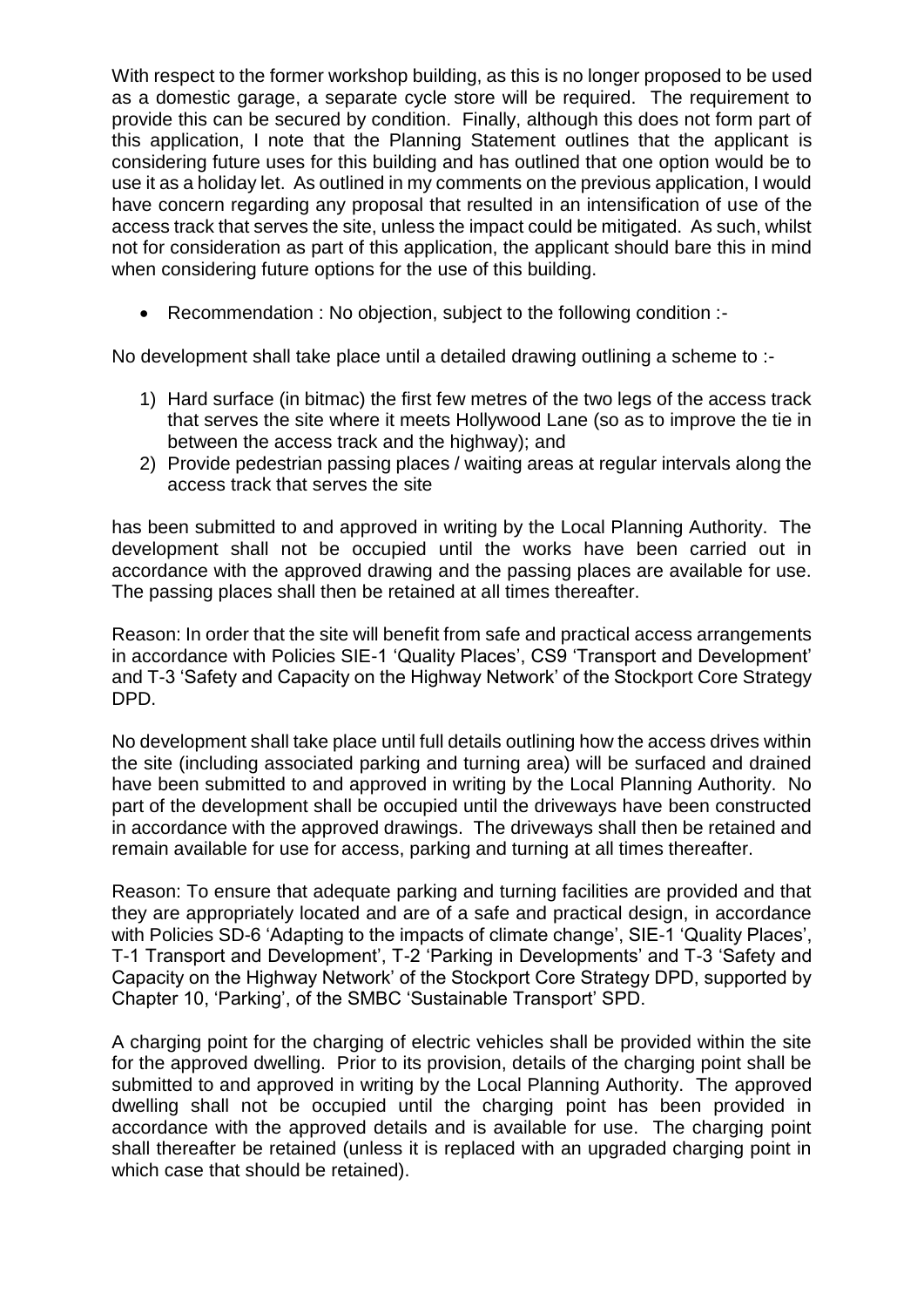Reason: To ensure that adequate parking with facilities for the charging of electric vehicles are provided in accordance with Policies SD-6 'Adapting to the impacts of climate change', SIE-3: Protecting, Safeguarding and enhancing the Environment, T-1 Transport and Development', T-2 'Parking in Developments' and T-3 'Safety and Capacity on the Highway Network' of the Stockport Core Strategy DPD and Paragraphs 110, 170 and 181 of the National Planning Policy Framework.

No work shall take place in respect to the provision of cycle parking within the site until details of proposals to provide a long-stay cycle parking facility for the approved dwelling (which shall be in the form of a covered and secure cycle store that will accommodate a minimum of one cycle for the dwelling) have been submitted to and approved in writing by the Local Planning Authority. The approved dwelling shall not be occupied until the cycle parking facility has been provided in accordance with the approved details. The cycle parking facility shall then be retained and shall remain available for use at all times thereafter.

Reason: To ensure that safe and practical cycle parking facilities are provided so as to ensure that the site is fully accessible by all modes of transport in accordance with Policies CS9 'Transport and Development', T-1 'Transport and Development' and T-3 'Safety and Capacity on the Highway Network' of the Stockport Core Strategy DPD and the cycle parking facilities are appropriately designed and located in accordance with Policies SIE-1 'Quality Places' and T-3 'Safety and Capacity on the Highway Network' of the Stockport Core Strategy DPD, supported by paragraph 5.6, 'Cycle Parking', of the SMBC Transport and Highways in Residential Areas SPD.

The approved barn/feed store shall only be used for the storage of livestock, equipment and animal feed associated with the management of land in which it is situated.

Reason: To ensure that the proposed development does not result in a level of vehicle movements to / from the site greater than the level considered as part of the planning application and that an appropriate level of parking is provided, having regard to. Policies T-1 'Transport and Development', T-2 'Parking in Developments' and T-3 'Safety and Capacity on the Highway Network' of the Stockport Core Strategy DPD.

#### Arboricultural Officer

There is no Conservation area protection within this site or affected by this development.

There are no legally protected trees within this site or affected by this development.

The proposed demolition and construction including associated infrastructure of the site predominantly sits within the informal grounds and hard standing areas of the site and will not have an impact on trees on site or neighbouring the site.

The main concern for the development is the potential accidental damage during the demolition stages of the build as well as the foundations stages of the rebuild on the site and the ever increasing rural aspect of the site and surrounding areas through tree loss. There is some indicative tree planting shown on the site layout plans, so there is limited evidence on how they propose to enhance the ever increasing urban setting but some consideration needs to be given to the increase of screening of the site from the properties and vice versa, while also considering the biodiversity and environmental aspect of trees within the urban setting.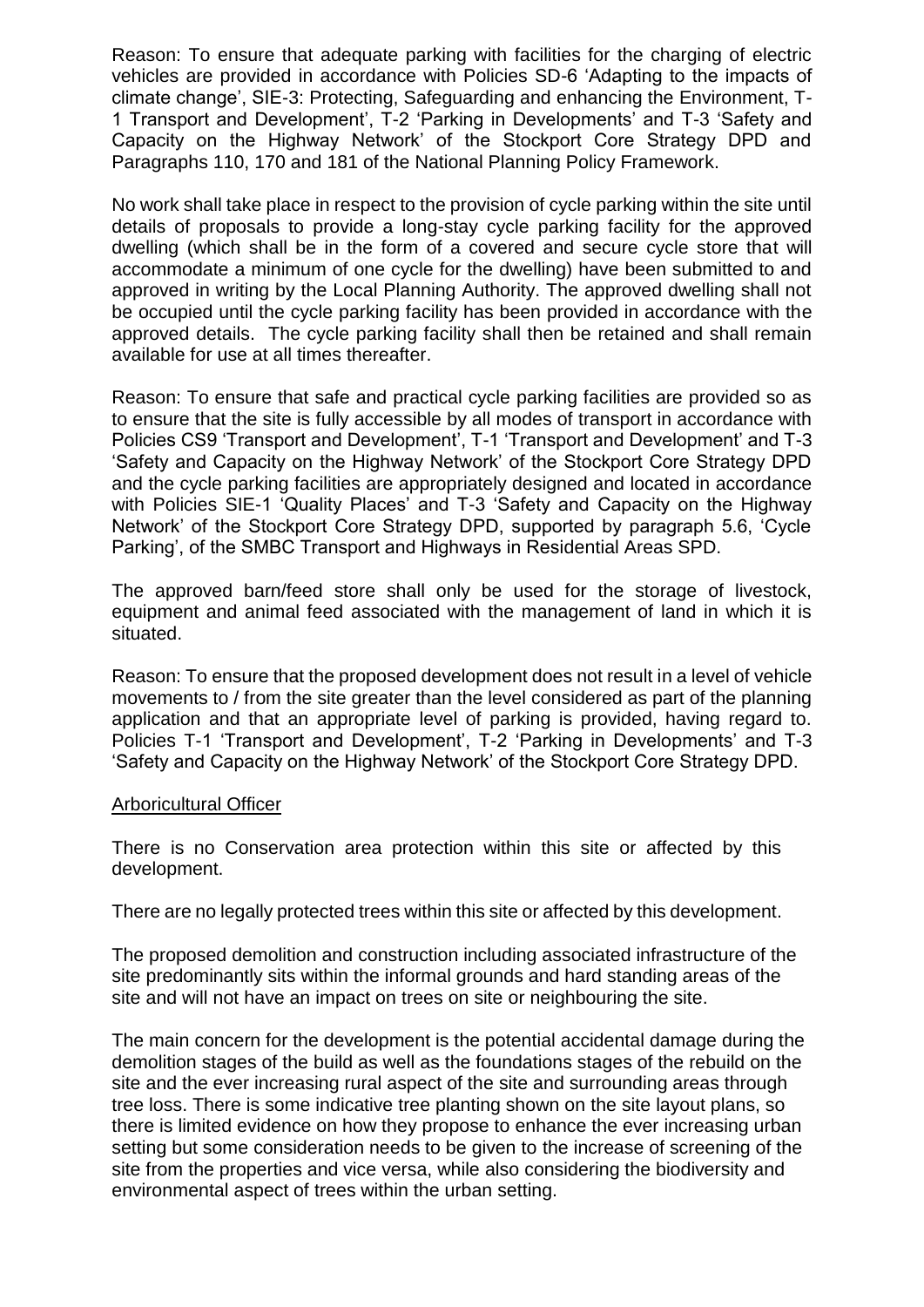The proposed development will potentially not impact on the trees through the demolition stages on site with a number of trees and shrubs being within proximity of the demolition/new build and without the tree survey details on their health condition, structural condition and impact from developments further comments cannot be made on the impact this may have. Due to the ever increasing urban aspect of Mellor a compensatory/enhancement planting scheme needs to be further developed in accordance with the Councils policy for tree cover in any proposed landscape scheme submitted to off-set the impact on the biodiversity of the site and enhancing the local environment with increased level of tree cover for the site as the current laurel planting proposal is not significant enough.

The tree planting will impact on biodiversity, aesthetics and general screening of the site. The development will need to supply protective fencing and advisory notices to prevent any damage, accidental spillage or compaction on the trees and their root systems.

In addition to the protective fencing some consideration should be given to the proposed tree planting as part of the scheme as whilst the plan shows a good level of proposed tree planting throughout the site that will enhance the local area the details of the tree size and species need to be reviewed as some species need to be assessed and all the sizes need to be the larger size as noted in the landscape plan.

In principle the proposed construction will not have an impact on the trees on site and within neighbouring properties, therefore it is acceptable in its current format with the submission of a method statement for soft demolition, a landscaping schemes submitted to discharge the conditions and consideration of the above is given in these schemes, root protection plans for fencing at the side and rear of the site.

The root protection plan will need to be conditioned and approved prior to works commencing on site.

The following conditions would be relevant to any planning application relating to the site :

- No existing tree within the site shall be cut down, topped, lopped, uprooted, willfully damaged or willfully destroyed without the prior written approval of the local planning authority, with the exception of those indicated otherwise on the approved plan. Any hedgerows, woody plants or shrubbery removed without such consent or dying or being severely damaged or being seriously diseased, within 5 years of the development commencing, shall be replaced within the next planting season with trees of such size and species as may be approved in writing by the local planning authority.
- No development shall take place until all existing trees on the site except those shown to be removed on the approved plans, have been fenced off in accordance with BS 5837:2012 "Trees in relation to construction - Recommendations". The fencing shall be retained during the period of construction and no work, excavation, tipping or stacking of materials shall take place within any such fence during the construction period.
- No development shall take place until details of all proposed tree planting, including the intended dates of planting, have been submitted to and approved in writing by the local planning authority. All tree planting shall be carried out in accordance with the approved details prior to the development being brought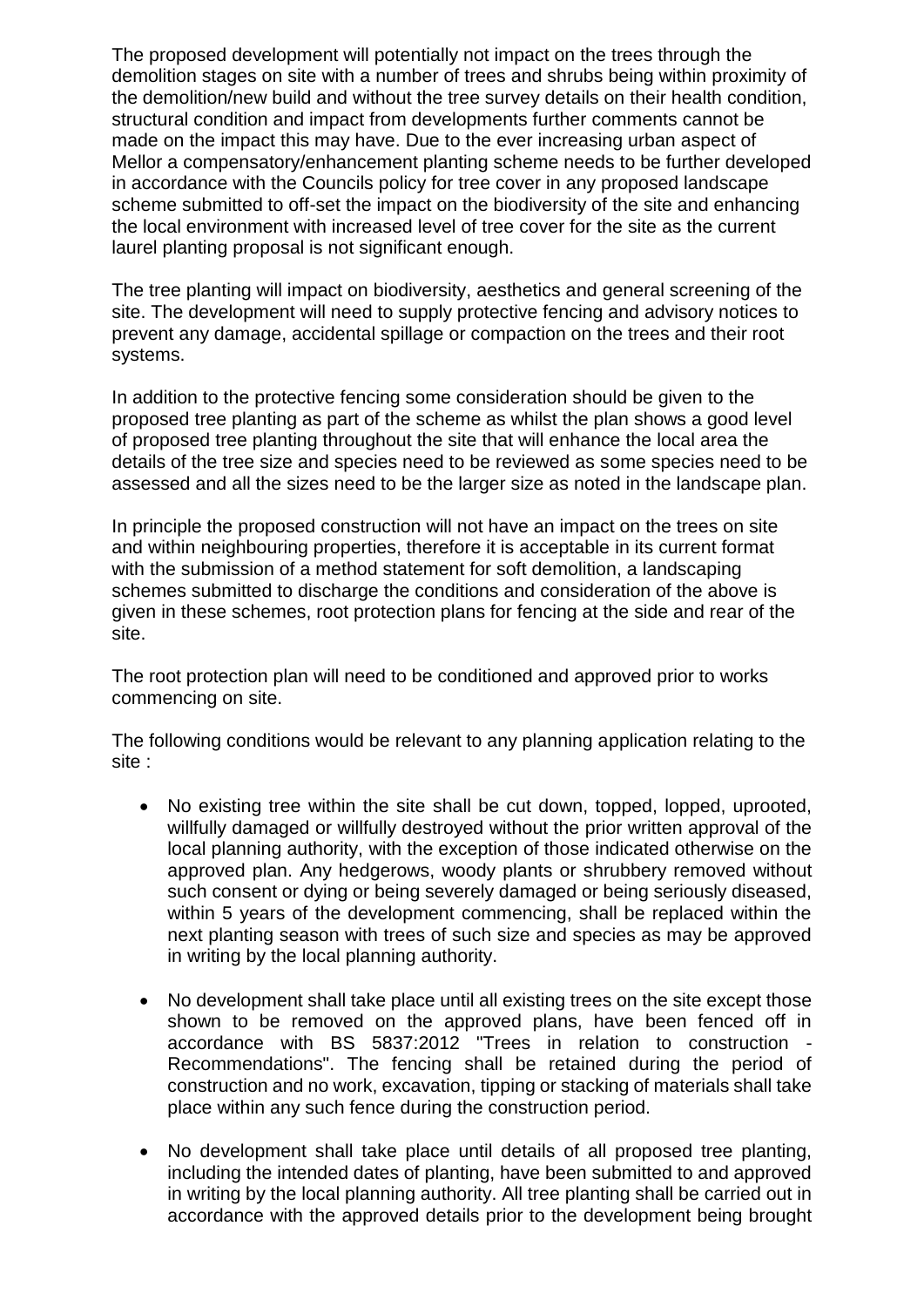into use.

### Greater Manchester Ecology Unit

Thank you for supplying the updated Bat & Bird Survey (Dunelm Ecology, October 2021) for the above site. I have the following comments to make: -

- The survey updates work undertaken in 2014 and 2018 for the barns.
- While the current work was undertaken in September, towards the later part of the survey season, I concur that given the effort over a number of seasons this does not invalidate the Report's conclusions.
- The work in 2021 reconfirms the presence of roosting bats (common Pipistrelle) and identifies a second species (Brandt's/whiskered) utilising roosts at the site.
- I concur that the application can be implemented via a Natural England Bat Mitigation Class Licence (BMCL).
- The Report outlines the broad methodology that will be utilised under the BMCL class licence. It is my opinion, that this appropriate and proportionate to the status of the bat roosts.
- As the scheme will be implemented under a Bat Mitigation Class Licence a full reasoned statement is [not required](https://eur01.safelinks.protection.outlook.com/?url=https%3A%2F%2Fwww.gov.uk%2Fgovernment%2Fpublications%2Freasoned-statement-to-support-a-mitigation-licence-application%2Fprotected-species-licences-when-to-include-a-reasoned-statement-with-your-application&data=04%7C01%7Cplanning.DC%40Stockport.gov.uk%7Cb071f6ab8b204cbf4a4c08d9eb2952d7%7Ca05ef69e61494fbaa40cdf338810f644%7C0%7C0%7C637799384988656231%7CUnknown%7CTWFpbGZsb3d8eyJWIjoiMC4wLjAwMDAiLCJQIjoiV2luMzIiLCJBTiI6Ik1haWwiLCJXVCI6Mn0%3D%7C3000&sdata=bQ7pIWsBIqNwaCcvZvajt1LIpFHrGVaIYdZ40uEfaLw%3D&reserved=0) by Natural England to issue the licence, but that this does not obviate the LPA's responsibilities to have *regard* to the derogation tests. It is therefore considered that the building is a confirmed bat roost under the definition of the Habitats Regulations (2019).
- It is strongly advised that the Local Planning Authority report the presence of a bat roost in their recommendations to Committee or delegated report.
- I would recommend that a British Standard model condition is applied to the proposal should it receive permission: -

*"The following works including any conversion/repair works including repointing, dismantling stone walls, removal of slate roof coverings or treat/removal of internal roof joists, which support roosting common pipistrelle and Brandt's/whiskered bats shall not in any circumstances commence unless the Local Planning Authority has been provided with either:*

*A licence issued by Natural England pursuant to Regulation 55 of the Conservation for Habitats and Species Regulations 2017, authorising the specified development to go ahead;*

*Or*

*A statement in writing from the relevant licensing body to the effect that it does not consider that the development will require a licence."*

• It is recommended in the Report that a sensitive external lighting scheme is provided and this should be secured via a condition on any permission if granted to be submitted and implemented prior to the reoccupation of the building/first use. In line with the NPPF (July 2021 para 185 c)) we recommend that applicants follow the Institute of Lighting Professionals guidance (01/21 obtrusive lighting and 08/18 wildlife sensitive lighting). This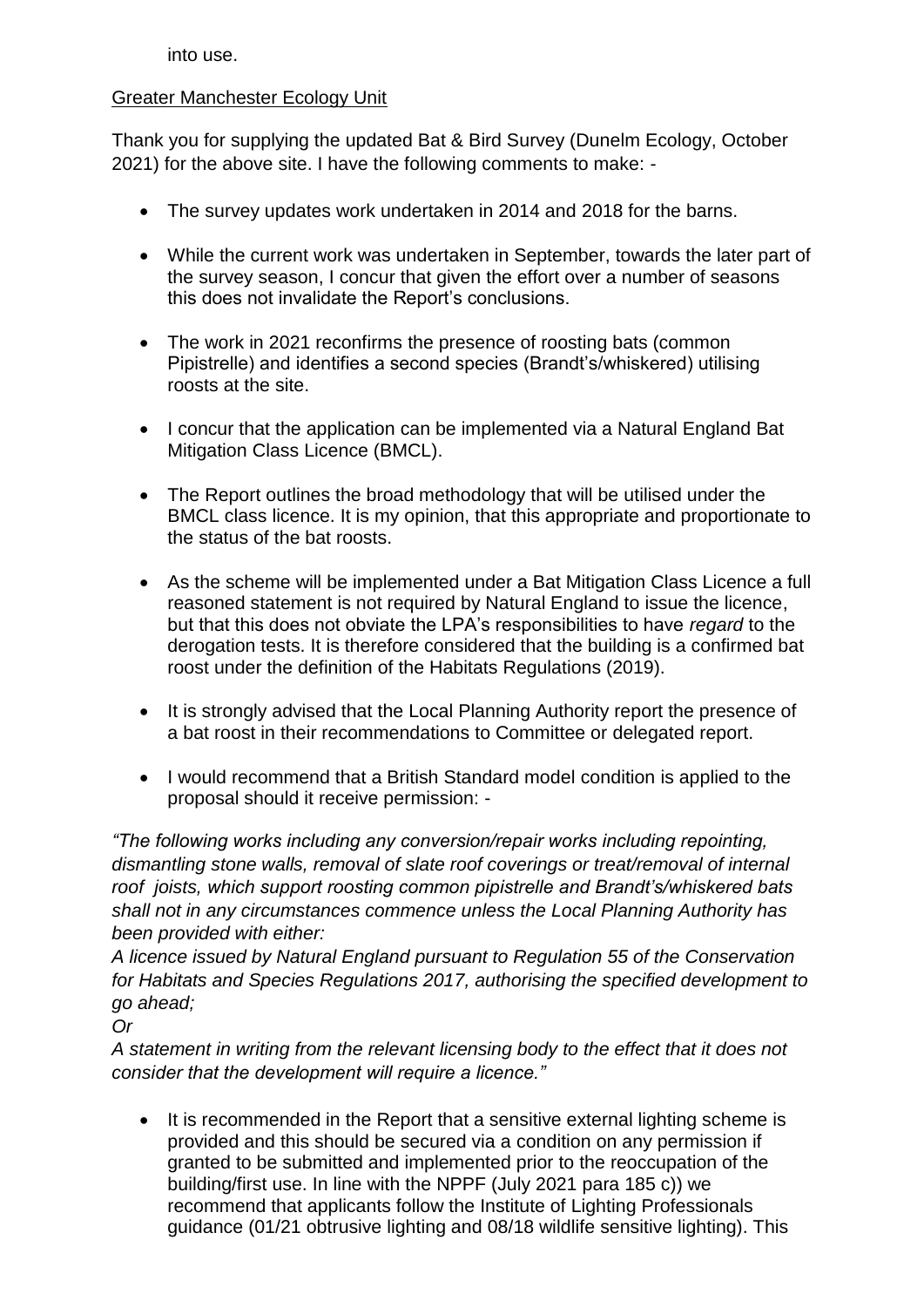should include all elements of the proposal such as highways lighting, pedestrian/cycleway access and external domestic/security lighting as appropriate.

- The Report also highlights that the building has been used by breeding birds and that all bird species are protected whilst nesting (W&CA). Breeding activity was in the past recorded for Barn owl (Schedule 1, Wildlife & Countryside Act 1981), which receives additional protection during the breeding and nesting season. A condition should be used to indicate that works during the breeding season (March – August inclusive) should only be carried out where it can be clearly demonstrated by a suitably qualified person that no nesting activity is present.
- It should be noted that in order to receive a BMCL updated surveys may be required by Natural England.
- Other landscaping should include biodiversity enhancement measures as guided by the NPPF (July 2021, paragraph 174d and 179 b)). This detail can be secured via condition.

I am satisfied that the updated survey is adequate and that the application can proceed to determination in respect of biodiversity subject to the recommendations and application of conditions as outlined above.

### Environment Team (Land Contamination)

The proposed development site is on an area of land identified a potentially contaminated due to chemical manufacturing, as such the developer will need to undertake a site investigation to ensure the site is suitable for its intended sensitive end use.

I recommend the following conditions :-

### Condition CTM1

No development shall take place until an investigation and risk assessment into contamination at the site, in accordance with a scheme to be approved in writing by the local planning authority, has been carried out. The investigation and risk assessment shall include recommendations for remedial action and the development shall not be occupied until these recommendations have been implemented.

### Reason

The report submitted with the application has identified potentially unacceptable risks from contamination and further investigation is required to ensure that these risks to the future users of the land and neighbouring land are minimised, together with those to controlled waters, property and ecological systems, and to ensure that the development can be carried out safely without unacceptable risks to workers, neighbours and other off-site receptors in accordance with Policy SIE-3 "Protecting Safeguarding and Enhancing the Environment", of the adopted Stockport Core Strategy DPD.

Condition CTM2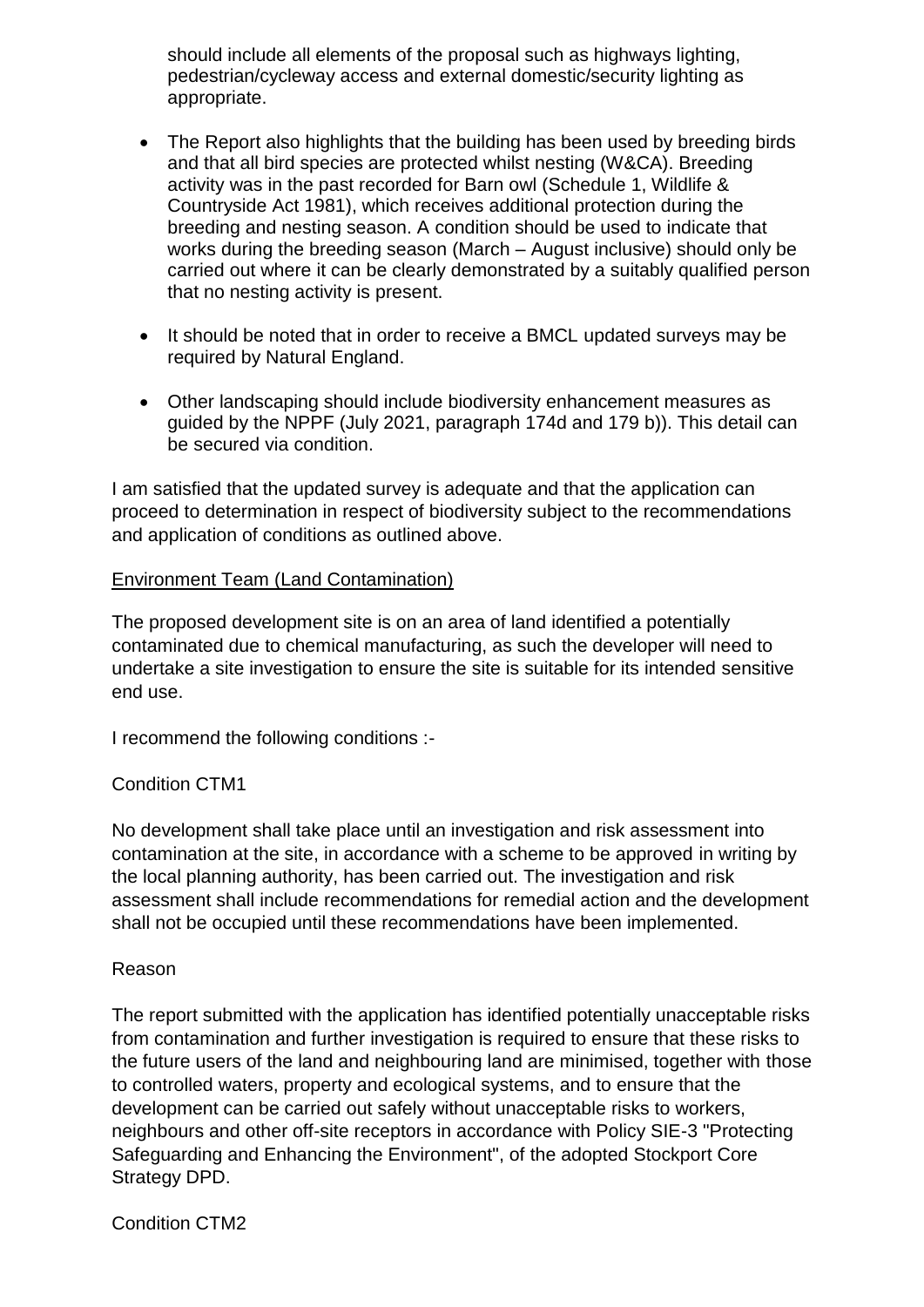No development shall take place until a detailed remediation scheme to bring the site to a condition suitable for the specified use by removing unacceptable risks to human health, buildings and other property and the natural and historical environment has been submitted to and approved in writing by the local planning authority. The scheme to be submitted shall specify but not be limited to :-the proposed remediation objectives and remediation criteria (ii) all remedial works to be undertaken including the quantities of materials to be removed from and imported to the development site. (iii) the proposals for sourcing and testing all materials imported to the site including testing schedules, sampling frequencies and actual and allowable contaminant concentrations (as determined by appropriate risk assessment in accordance with the document "Model Procedures for the Management of Land Contamination" (CLR11)).

## Reason

To ensure that any unacceptable risks from contamination to the future users of the land and neighbouring land are minimised, together with those to controlled waters, property and ecological systems, and to ensure that the development can be carried out safely without unacceptable risks to workers, neighbours and other off-site receptors in accordance with Policy SIE-3 "Protecting Safeguarding and Enhancing the Environment", of the adopted Stockport Core Strategy DPD.

## Condition CTM3

The development shall not be occupied until the approved remediation scheme required to be submitted by Condition XXX has been carried out. Within 6 months of completion of remediation measures, a validation report assessing the effectiveness of the remediation carried shall be submitted to and approved in writing by the local planning authority. The report shall specify any further remediation measures necessary and indicate how and when these measures will be undertaken.

## Reason

To ensure that any unacceptable risks from contamination to the future users of the land and neighbouring land are minimised, together with those to controlled waters, property and ecological systems, and to ensure that the development can be carried out safely without unacceptable risks to workers, neighbours and other offsite receptors in accordance with Policy SIE-3 "Protecting Safeguarding and Enhancing the Environment", of the adopted Stockport Core Strategy DPD.

## Drainage Engineer

## **Comments of 26/11/2021 :-**

There appears to be limited information regarding drainage for the site. On the Landscape Plan, there appears to be potential to have SuDS incorporated, such as ponds and grassed areas for infiltration. However, we require the applicant to provide a clear drainage strategy, which details how they intend to successfully drain the surface water. I have attached our Developer Guidance, which explains what we expect from a drainage strategy.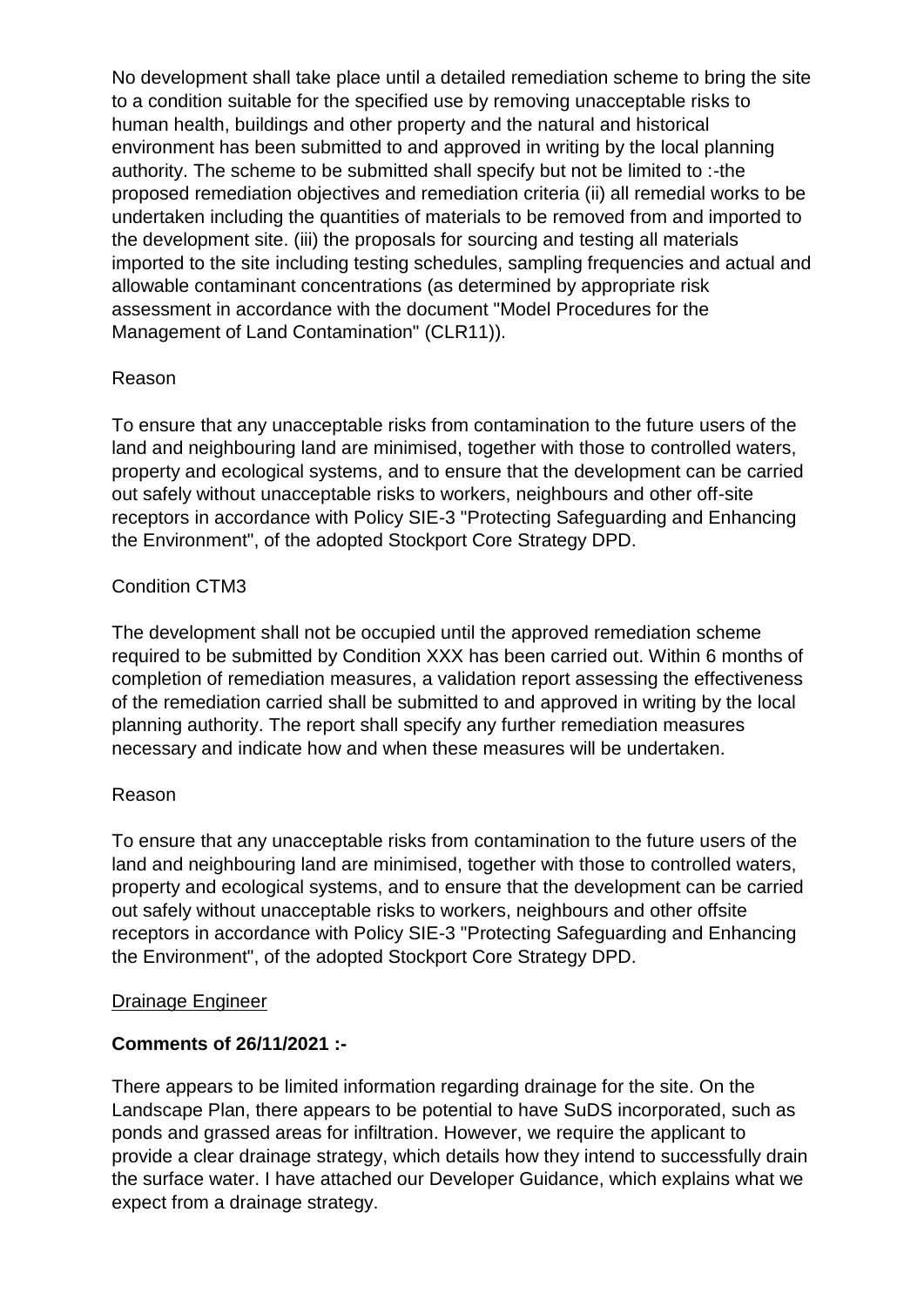### **Further comments of 25/05/2022, following submission of additional information :-**

- The drainage strategy that has been proposed is on the basis that infiltration within the site is feasible. In order to confirm this assumption, we require site investigations and infiltration testing to be undertaken in accordance with the standards.
- The foul package treatment plant has the intention of discharging the foul water into the filter bed, along with the surface water. We have a concern that this could be a complication. Therefore, we require the applicant to adequately prove that the foul package treatment plant complies with the binding rules (see attached).
- Our records show that there is a nearby watercourse to the site, however the strategy does not appear to discuss the potential viability of draining into the watercourse.

### Public Rights of Way Officer

I have no particular issues with the plans for the site, as the PRoW will not be directly affected. However, access along footpath 29 Marple from Hollywood Road may occasionally be affected by construction traffic. This should be minimised and all efforts made to ensure safety.

## **ANALYSIS**

#### Policy Principle – Green Belt

The site is allocated within the Green Belt, as defined on the UDP Proposals Map. The NPPF addresses the national approach to Green Belt policy under the heading entitled 'Protecting Green Belt Land' and takes as its fundamental starting point the importance of maintaining 'openness' on a 'permanent basis'. Paragraph 137 of the NPPF confirms that '*The Government attaches great importance to Green Belts. The fundamental aim of Green Belt policy is to prevent urban sprawl by keeping land permanently open; the essential characteristics of Green Belts are their openness and their permanence*'.

Paragraph 149 of the NPPF states that a Local Planning Authority should regard the construction of new buildings as inappropriate in the Green Belt, except in a number of limited circumstances, including within Paragraph 149 (c) :-

### *The extension or alteration of a building provided that it does not result in disproportionate additions over and above the size of the original building.*

Paragraph 150 of the NPPF states that certain other forms of development are also not inappropriate in the Green Belt provided they preserve its openness and do not conflict with the purposes of including land within it. Such forms of development include, within Paragraph 150 (d) :-

### *The re-use of buildings provided that the buildings are of permanent and substantial construction.*

Saved UDP policy GBA1.2 states that forms of development other than new buildings, including changes in the use of land, will not be permitted unless they maintain openness and do not conflict with the purposes of including land in the Green Belt and that proposals for the re-use of buildings will be assessed against the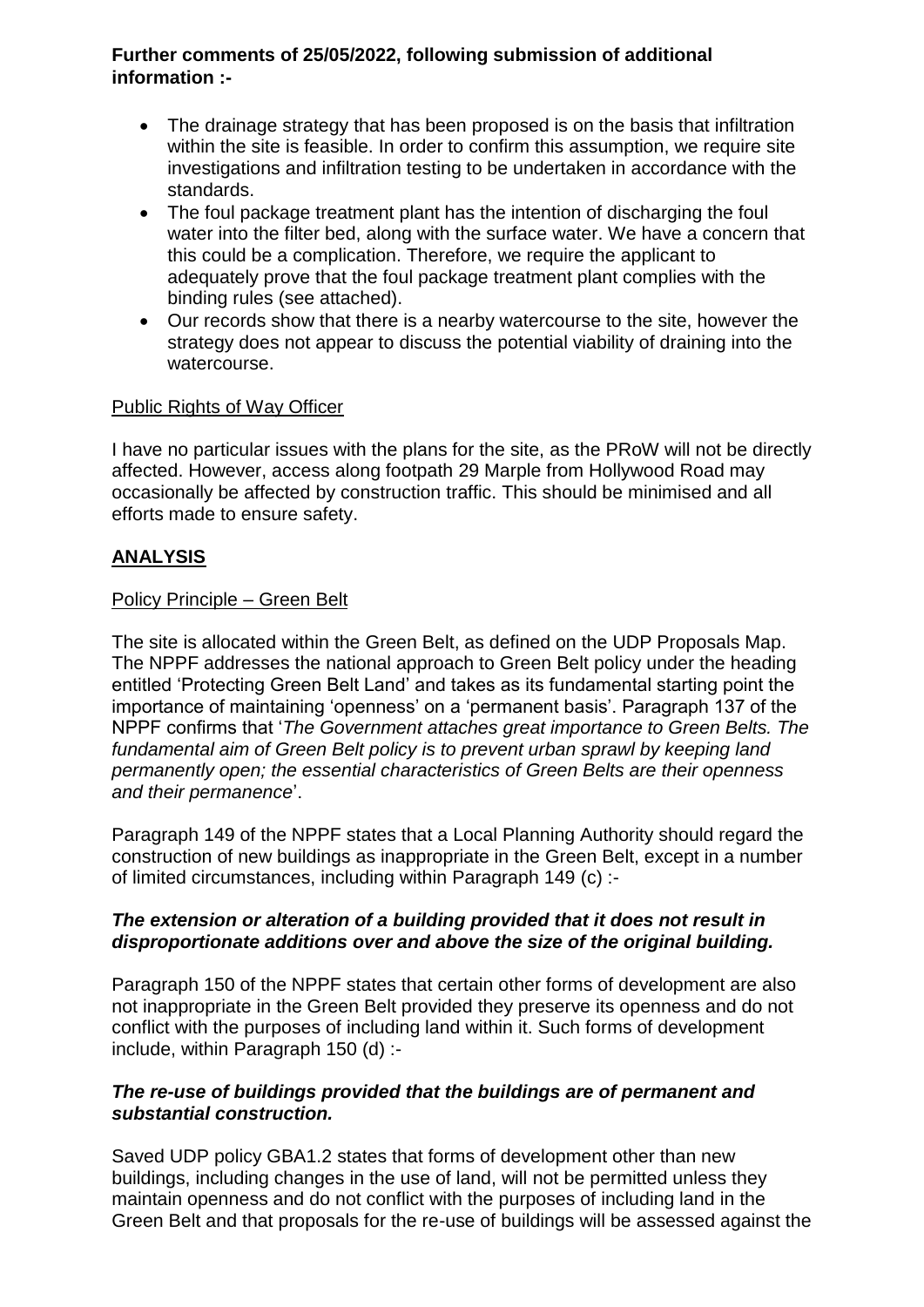provisions of saved UDP policy GBA1.6. Additionally, saved UDP policy GBA1.5 specifies, amongst other categories, that within the Green Belt new residential development will be restricted to the re-use of buildings, as provided for by saved UDP policy GBA1.6.

Saved UDP policy GBA1.6 confirms that the change of use or conversion of buildings of permanent and substantial construction will be permitted, provided that a number of criteria are satisfied, as outlined below :-

## *(i) Would be used for economic or other purposes other than wholly residential ones;*

Whilst saved UDP policy is broadly consistent with the NPPF, criteria (i) of saved UDP policy GBA1.6, which precludes conversion of buildings to wholly residential uses, is in direct conflict with Paragraph 150 (d) of the NPPF, which makes no distinction between types of uses.

In this context, Paragraph 219 of the NPPF requires weight to be afforded to Local Plan policy, according to its degree of consistency with the NPPF. On this basis, the discrepancy relating to criteria (i) of the saved UDP policy GBA1.6 is outdated following the introduction of the NPPF and accordingly should not be apportioned any weight.

In view of the above, in Green Belt policy terms, it is therefore left to be considered whether or not the conversion satisfies the remaining criteria (ii), (iii), (iv), (v) and (vi) of saved UDP policy GBA1.6. Each of these will be assessed in turn :-

### *(ii) Would maintain openness and would not conflict with the purposes of including land in the Green Belt;*

Information submitted in support of the application confirms that the volume of the existing building is 892 cubic metres and the volume of the resulting building would be 1207 cubic metres, representing a 35% increase on the volume of the existing building. This is considered acceptable when assessed against the 'about one third' volume increase guideline considered appropriate by saved UDP policy GBA1.5. As such, the proposed extension would not represent a disproportionate addition over and above the size of the existing building, in accordance with the requirements of Paragraph 149 (c) of the NPPF. On this basis, the proposal is considered to maintain openness and would not conflict with the purposes of including land in the Green Belt. Should planning permission be granted for the proposed development, it would be reasonable to impose a condition to withdraw householder permitted development rights, in the interests of safeguarding the openness of the Green Belt.

### *(iii) Would safeguard or improve the appearance of the rural environment;*

The sympathetic conversion and extension of the existing vacant and redundant buildings which comprise a non-designated heritage asset and would otherwise continue to deteriorate, is supported by the Council Conservation Officer and would secure a viable long-term future for the non-designated heritage asset. As such, it is considered that the sympathetic conversion and extension of the building would safeguard and improve the appearance of the rural environment, in particular the Ludworth Moor Landscape Character Area within which the site is located.

### *All buildings should be structurally sound, well related to their surroundings and capable of :-*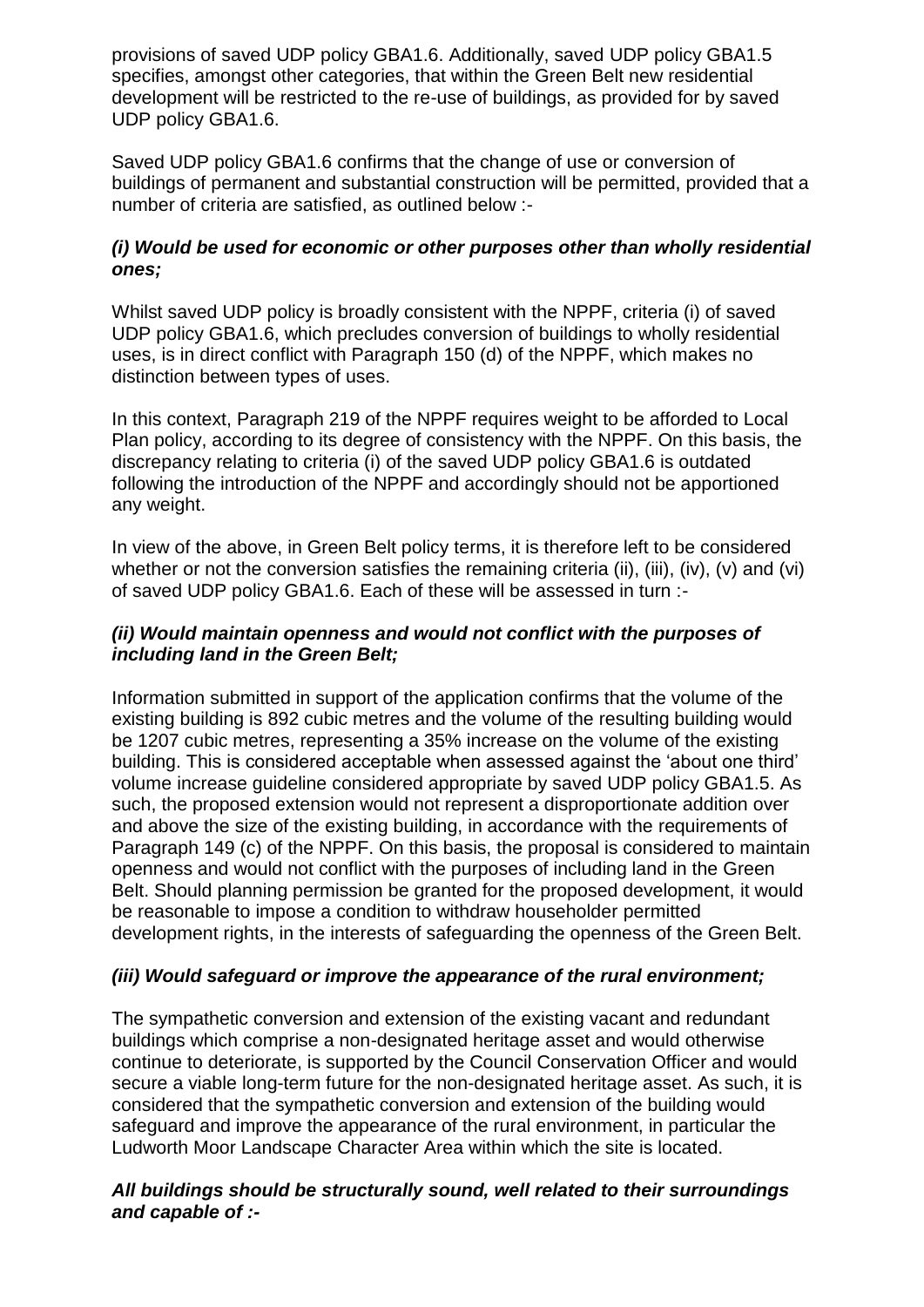### *(iv) Accommodating the new use without the need for major rebuilding or extension;*

Whilst it is acknowledged that the existing building is vacant and redundant, the Structural Report Letter submitted in support of the application confirms that the building is structural sound for conversion. In addition and as stated above, the proposed extensions are not considered to be major. As such, the proposal satisfies the requirements of saved UDP policy GBA1.6 (iv), along with the requirements of Paragraph 150 (c) of the NPPF.

### *(v) Being provided with an adequate curtilage without adverse impact on the Green Belt; and*

The proposed dwellinghouse would be served by a tightly defined and appropriately sized curtilage which would not extend outside the previously developed area of the site and would not result in adverse impact on the Green Belt.

### *(vi) Being satisfactorily accessed and serviced without adverse impact on the Green Belt.*

The Highway Engineer considers the access, parking and servicing facilities acceptable subject to conditional control. The existing access would be retained and improved within the previously developed area of the site and, as such, would not have an adverse impact on the Green Belt.

### *In the case of buildings, which may be used by bats, barn owls or other protected species, satisfactory investigation must be carried out into the possible presence of such species and, where appropriate, measures must be implemented to ensure that legal obligations are met and that any damage to habitats is minimised.*

On the basis of the ecological information submitted in support of the application, in the absence of objections from Greater Manchester Ecology Unit and subject to appropriate mitigation measures which would be secured by condition, any harm to protected species would be minimised.

In addition to the above, Members are advised that planning permission has previously been granted for the restoration and conversion of the buildings at the site to form a dwellinghouse, albeit without the proposed extensions sought as part of the current scheme, as part of planning application DC061367 in July 2016. All relevant pre-commencement conditions were discharged and a lawful commencement of this development has been implemented. As such, this planning permission is extant in perpetuity and comprises a genuine fall-back position, capable of implementation.

In view of the above and in summary of Green Belt considerations, it is clear that the proposal complies with the requirements of criteria (ii), (iii), (iv), (v) and (vi) of saved UDP policy GBA1.6. It is recognised that the proposal does not comply with the requirement of criteria (i) of saved UDP policy GBA1.6, being for a wholly residential use. However, due to the fact that this criteria is in direct conflict and inconsistent with the advice contained within Paragraph 150 (d) of the NPPF which was introduced after adoption of the UDP, it is considered to be outdated and should not be apportioned any weight, in accordance with the requirements of Paragraph 219 of the NPPF. On this basis, the proposal represents a Green Belt exception for the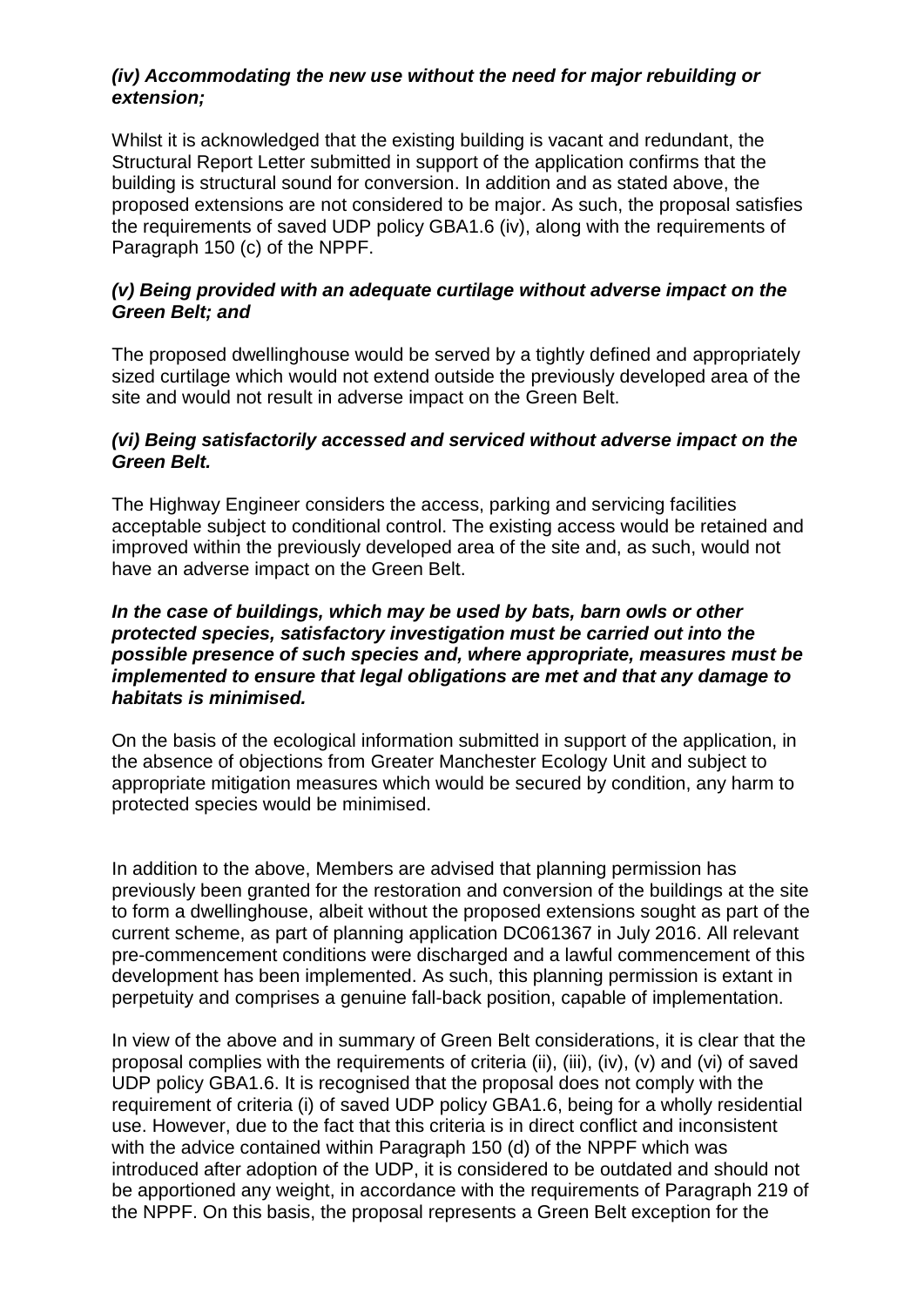purposes of Paragraph 150 (d) of the NPPF, does not amount to inappropriate development in the Green Belt and is considered to be fully justified as a departure from the development plan.

### Policy Principle – Residential

Core Strategy DPD policy CS4 directs new housing towards three spatial priority areas (The Town Centre, District and Large Local Centres and, finally, other accessible locations), with Green Belt sites being last sequentially in terms of acceptable Urban Greenfield and Green Belt sites. Core Strategy DPD policy H-2 states that the delivery and supply of new housing will be monitored and managed to ensure that provision is in line with the local trajectory, the local previously developed land target is being applied and a continuous 5 year deliverable supply of housing is maintained and notes that the local previously developed land target is 90%.

The NPPF puts additional emphasis upon the government's objective to significantly boost the supply of housing, rather than simply having land allocated for housing development. Stockport is currently in a position of housing under-supply, with 3.2 years of supply against the minimum requirement of 5 years + 20%, as set out in paragraph 74 of the NPPF. In situations of housing under-supply, Core Strategy DPD policy CS4 allows Core Strategy DPD policy H-2 to come into effect, bringing housing developments on sites which meet the Councils reduced accessibility criteria. Having regard to the continued position of housing under-supply within the Borough, the current minimum accessibility score is set at 'zero'.

In addition to the above, Members are advised that planning permission has previously been granted for the restoration and conversion of the buildings at the site to form a dwellinghouse, albeit without the proposed extensions sought as part of the current scheme, as part of planning application DC061367 in July 2016. All relevant pre-commencement conditions were discharged and a lawful commencement of this development has been implemented. As such, this planning permission is extant in perpetuity and comprises a genuine fall-back position, capable of implementation.

In view of the above factors, the principle of residential development at the site is considered acceptable at the current time of housing under-supply within the Borough. On this basis, the proposal is considered to comply with Core Strategy DPD policies CS2, CS4 and H-2.

### Impact on Heritage Assets

The former Holly Head Bleachworks is included in the Greater Manchester Historic Environment Record and therefore, under the NPPF, represents a non-designated heritage asset. The detailed comments received to the application from the Council Conservation Officer and Greater Manchester Archaeological Advisory Service (GMAAS) are contained within the Consultee Responses section above.

Whilst much of the original Bleachworks complex has been lost over time, the conversion of the two remaining structures (the stable block and workshop) to residential use is welcomed by the Conservation Officer, as it would provide a means by which the surviving historic fabric of the building can be preserved into the future.

The Conservation Officer acknowledges the previously granted planning application (Reference : DC061367) for the restoration and conversion of buildings at the site to form a dwellinghouse at the site, however notes that this permission did not involve any extensions to the existing buildings. The current scheme would incorporate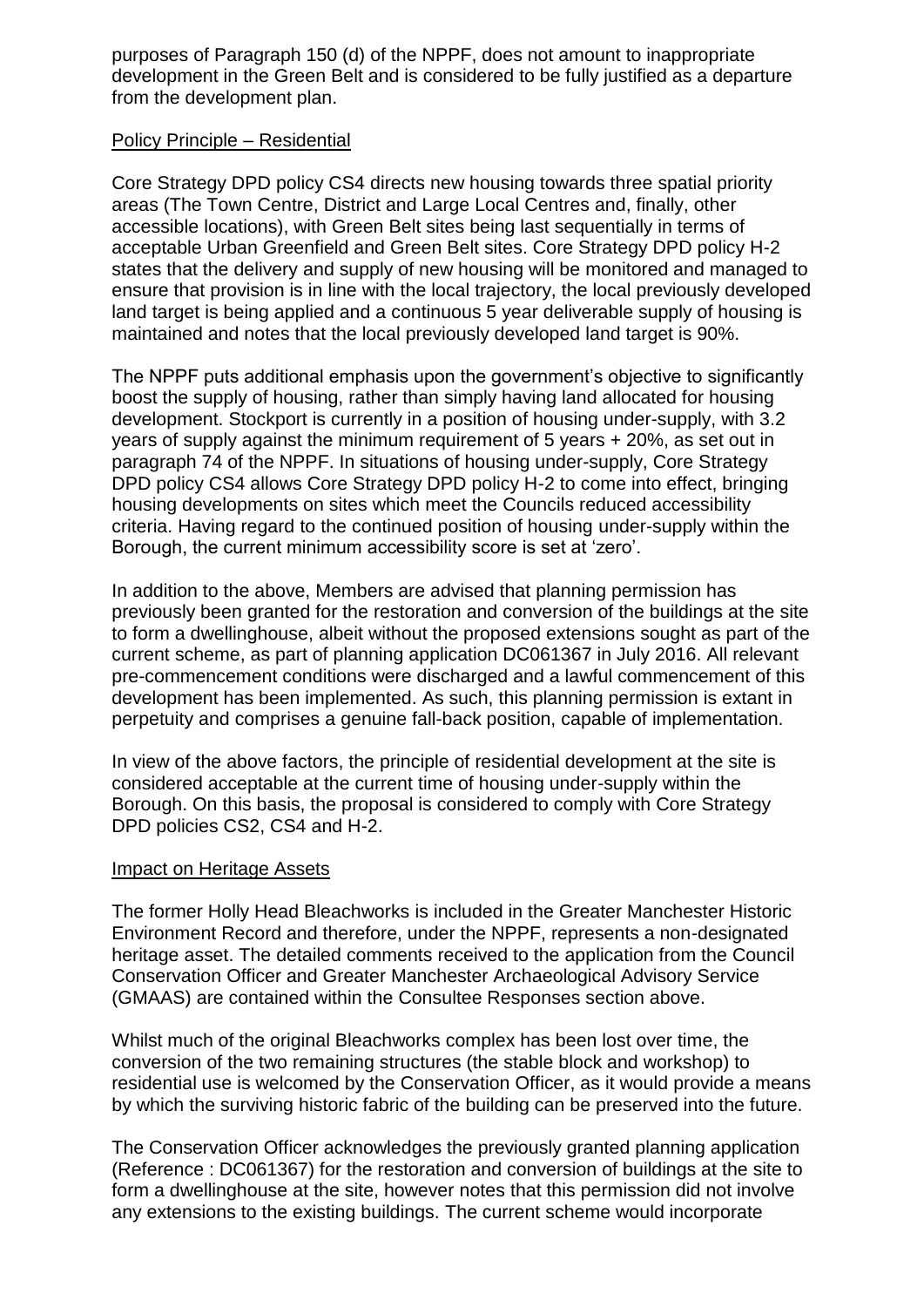additions and amendments to the previous planning permission, including a contemporary two storey extension to the South Western elevation, a two storey extension to the North Western elevation, a balcony to the North Eastern elevation and a number of alterations to the original fabric of the building.

Amendments have been made to the scheme since its original submission, in order to address concerns raised by the Conservation Officer. The amended scheme would ensure that the existing structure would be sympathetically repaired and the design of the proposed extensions accommodated without causing harm to the heritage significance of the surviving structure. On this basis, the amended scheme is supported by the Conservation Officer, as it would represent a means of preserving the heritage asset and its significance for the future, ensuring that it would have a long-term viable use. Appropriate matters of detail in relation to materials of external construction, external windows and doors, rainwater goods/soil and vent pipes, external plant and equipment and boundary treatment, would be secured by way of suitably worded planning conditions. In addition and as recommended by GMAAS, a condition will be imposed to require the submission, approval and implementation of a programme of archaeological works and recording during development.

In view of the above, on the basis of the submitted amended scheme, in the absence of objections from the Conservation Officer and GMAAS and subject to conditional control, the proposal is considered to represent a sympathetic conversion and extension of the existing building and the proposed residential use would provide a long term viable future for the heritage asset. As such, the proposal complies with Core Strategy DPD policies CS8 and SIE-3 and the advice contained within the NPPF.

#### Impact on Landscape Character and Amenity

The application site is located within the Ludworth Moor Landscape Character Area. Saved UDP policies LCR1.1 and LCR1.1A and Core Strategy DPD policies CS8 and SIE-3 seek to ensure that the landscape and character of the countryside is preserved and enhanced and to strictly control development in the countryside to ensure that the landscape quality of the area is not adversely affected.

The proposal would comprise the restoration, conversion and extension of existing vacant and redundant buildings at the site which are likely to continue to deteriorate further in the absence of securing a viable re-use. As such, it is clear that the proposed residential use and sympathetic conversion and extension of the building would preserve and enhance the character of the Ludworth Moor Landscape Character Area, in accordance with saved UDP policies LCR1.1 and LCR1.1A and Core Strategy DPD policies CS8 and SIE-3.

In view of the location of the site and the level of private amenity space provided, satisfactory levels of amenity would be provided for future occupants of the proposed development, in accordance with Core Strategy DPD policies H-1 and SIE-1 and the Design of Residential Development SPD.

The site is adjoined to all sides by open fields/agricultural land and is well separated from the nearest residential properties to the North East, South East, South West and North West. As such, the proposed residential use and associated development could be accommodated on the site without causing harm to the amenity of surrounding residential properties, in accordance with Core Strategy DPD policies H-1 and SIE-1 and the Design of Residential Development SPD.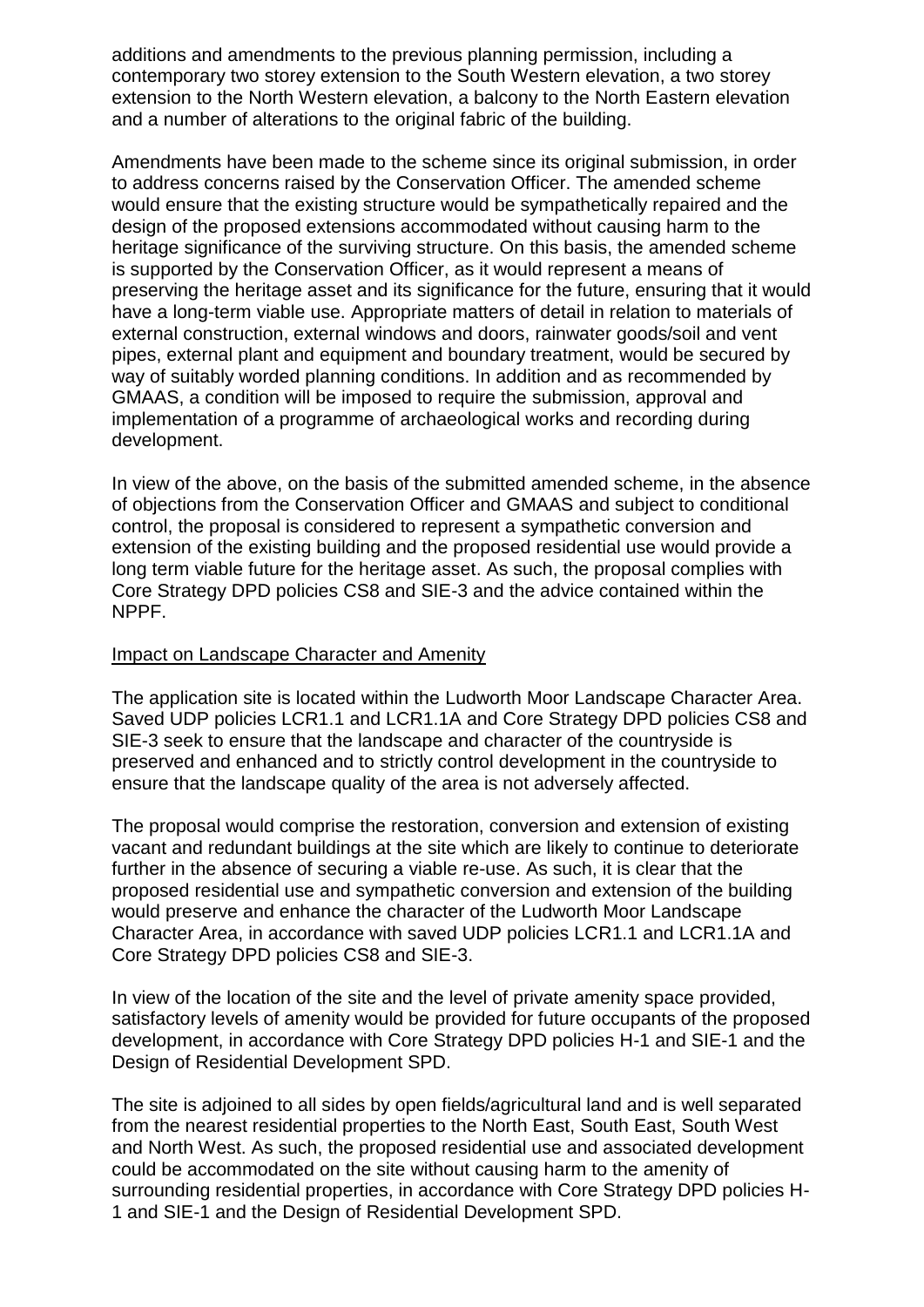#### Highways Considerations

The detailed comments received to the application from the Highway Engineer are contained within the Consultee Responses section above.

The Highway Engineer acknowledges the previous planning permission for the formation of 1 no. dwellinghouse at the site in 2016 (Reference : DC061367). The Highway Engineer notes that, as with the previous planning permission, the proposed dwellinghosue would be accessed via an existing access track which takes access from Hollywood Road and parking facilities would be provided within the site. Differences between the previous planning permission and the current scheme comprise the form of the proposed dwellinghouse, the site layout including the layout of the driveway, the proposal for a barn/feed store and the former workshop no longer being proposed as a domestic garage.

In raising no objections to the proposal, the Highway Engineer considers that the scheme would not result in any material implications on the local highway network or how the site is accessed and, on this basis, the proposal is considered acceptable from a highways perspective.

Conditions are recommended by the Highway Engineer to secure matters of detail in relation to the surfacing of the access track; the provision of pedestrian passing places/waiting areas on the access track; surfacing/drainage of the access drives; electric vehicle and cycle parking facilities; and to ensure that the barn/feed store is only used for the storage of livestock, equipment and animal feed.

In view of the above, in the absence of objections from the Highway Engineer and subject to conditional control, the proposal is considered acceptable from a traffic generation, parking, accessibility and highway safety perspective. As such, the proposal complies with Core Strategy DPD policies SD-6, SIE-1, SIE-3, CS9, T-1, T-2 and T-3, the Sustainable Transport SPD and the Transport and Highways in Residential Areas SPD.

#### Impact on Trees

The detailed comments received to the application from the Council Arboricultural Officer are contained within the Consultee Responses section above.

The Arboricultural Officer notes that existing trees on the site are not afforded protection by way of either Tree Preservation Order or Conservation Area status. As such, consideration must be taken of the fact that existing trees on the site could effectively be removed or worked to without the requirement for consent.

The Arboricultural Officer considers that the proposed development would not have an impact on existing trees within the site. In order to address concerns raised by the Arboricultural Officer in relation to potential impacts on trees during construction, conditions are recommended to ensure that any existing tree is not worked to and to require the provision of protective fencing to existing trees during construction. A further condition is recommended to require the provision of additional landscaping/planting, to enhance the site from a biodiversity and visual amenity perspective.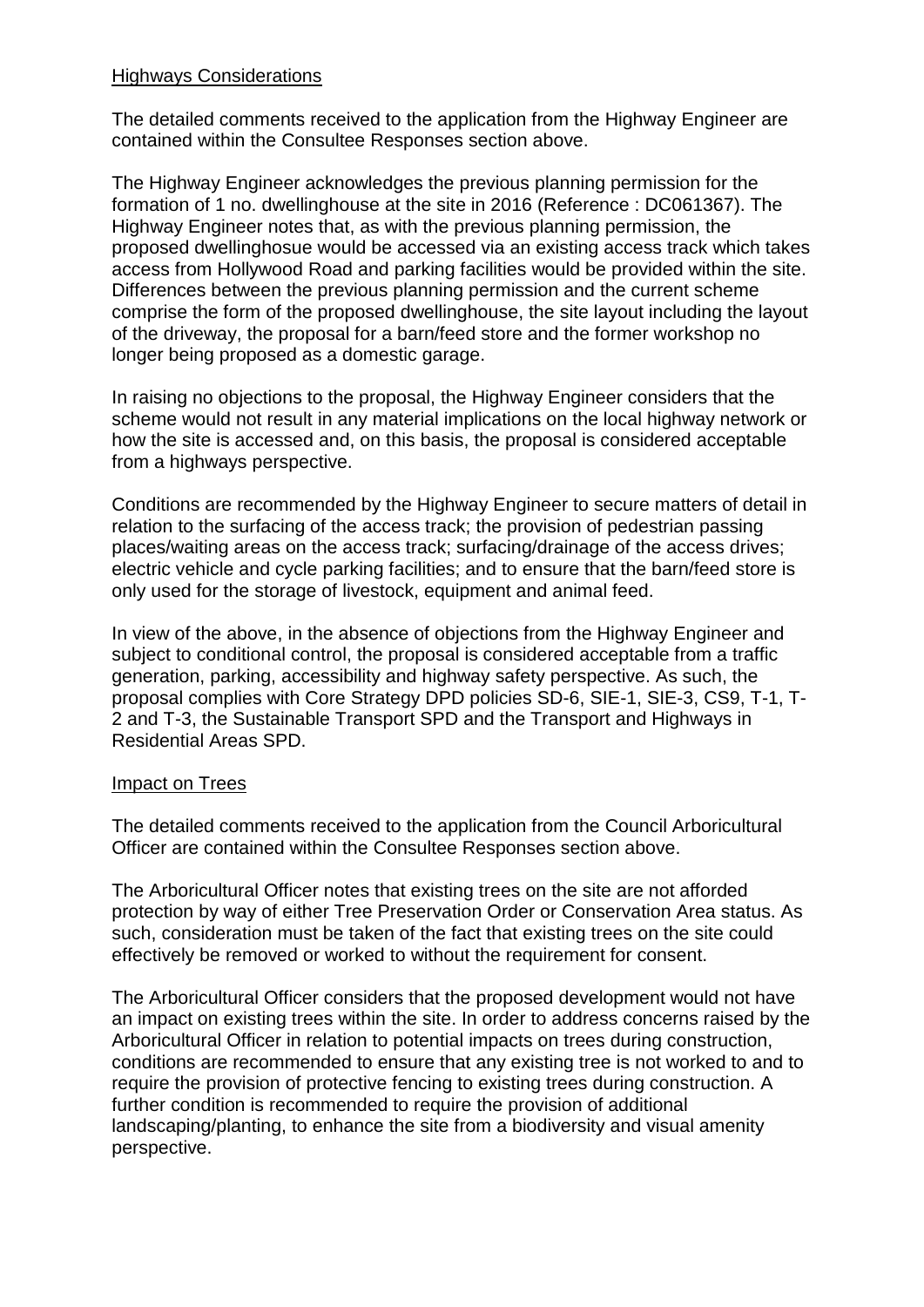In view of the above, in the absence of objections from the Arboricultural Officer and subject to conditional control, the proposal is considered acceptable in terms of its impact on trees, in accordance with Core Strategy DPD policies SIE-1 and SIE-3.

### Impact on Protected Species and Ecology

A Bat and Bird Survey has been submitted in support of the application. The detailed comments received to the application from Greater Manchester Ecology Unit (GMEU) are contained within the Consultee Responses section above. GMEU are satisfied that adequate ecological information has been submitted in support of the application in order to inform determination.

The submitted Survey confirms that the existing building has been used by breeding birds and breeding activity was recorded in the past for Barn Owl, both of which are protected species. As such, a condition is recommended to ensure that any proposed works during the breeding season are carried out only where is can be clearly demonstrated by a suitably qualified person that no nesting activity is present.

The submitted Survey confirms the presence of roosting bats (common Pipistrelle) and identifies a second species (Brandt's/whiskered) utilising roosts at the site. As such, the proposed development would impact on a building which is known to support roosting bats, with the potential to kill or injure bats and damage their roost without appropriate mitigation and compensation measures. When determining planning applications, legal cases demonstrate that the Local Planning Authority has a requirement to have regard to the 3 Habitats Regulation derogation tests :-

- Imperative reasons of Over-riding Public Importance (IROPI);
- No satisfactory alternative solution;
- Maintenance of the favourable conservation status (FCS) of the species.

In assessment of each of the tests, Members are advised of the following :-

- 1. It is considered that the proposed development would be for a reason of over-riding public importance. The proposed residential use of the building would secure a viable, long-term future for the heritage asset, which is currently redundant and in a poor state of repair.
- 2. It is considered that there is no satisfactory alternative solution to the proposed development. In the absence of the proposed conversion, it is likely that the buildings would remain unused and fall into further disrepair, with potential loss of the bat roosts.
- 3. GMEU confirm that the development would be implemented via a Natural England Bat Mitigation Class License (BMCL), outlining the broad methodology that will be used which, in the opinion of GMEU, is appropriate and proportionate to the status of the bat roosts. This would be secured by the imposition of a condition to ensure that the development is not commenced until an appropriate license has been issued by Natural England or confirmation has been received from the licensing body that such a license is not required.

Further conditions are recommended by GMEU to secure the provision of biodiversity enhancements within the proposed planting and landscaping scheme and to ensure that any external lighting is sensitively designed in order to minimise impacts on wildlife.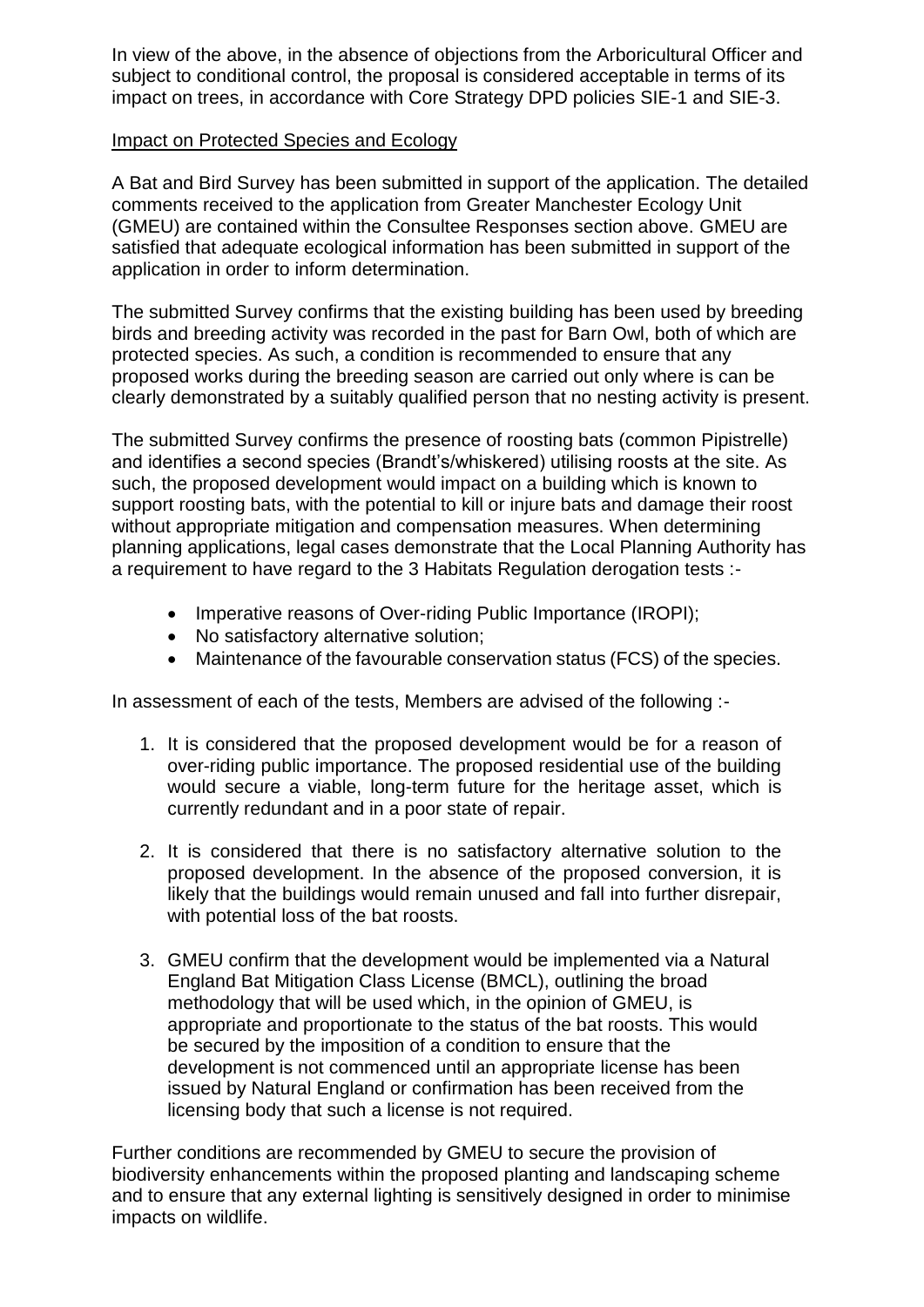In summary, on the basis of the submitted information, in the absence of objections from GMEU and subject to conditional control, it is considered that any potential harm resulting from the proposed development to protected species, biodiversity and the ecological interest of the site could be appropriately mitigated. As such, the proposal complies with Core Strategy DPD policies CS8 and SIE-3.

### Flood Risk and Drainage

The application site is located within Flood Zone 1, which is deemed to have the lowest risk of flooding. Core Strategy DPD policy SIE-3 states that all development will be expected to comply with the approach set out in national policy, with areas of hard-standing or other surfaces, should be of a permeable construction or drain to an alternative form of Sustainable Drainage Systems (SuDS). Core Strategy DPD policy SD-6 requires a 50% reduction in existing surface water runoff and incorporation of Sustainable Drainage Systems (SuDS) to manage the run-off water from the site through the incorporation of permeable surfaces and SuDS.

A Surface Water Drainage Scheme has been submitted in support of the application and the detailed comments received to the application from the Council Drainage Engineer are contained within the Consultee Responses section above. Members will note that the proposed surface water drainage scheme is currently subject to discussions between the applicant and Drainage Engineer at the time of report preparation and Members will be update verbally in relation to these ongoing discussions. Nevertheless, it is noted that appropriate surface water drainage for the proposed development could be secured by the imposition of a suitably worded planning condition. This would require the submission, approval, implementation, management and maintenance of a detailed surface water drainage system for the development, which should incorporate a Sustainable Urban Drainage System (SUDS), based on the hierarchy of drainage options identified by National Planning Practice Guidance and taking into account ground conditions. Subject to compliance with such a condition, it is considered that the proposed development could be drained in a sustainable and appropriate manner without the risk of flooding elsewhere, in accordance with saved UDP policy EP1.7 and Core Strategy DPD policies SD-6 and SIE-3.

### Land Contamination

The detailed comments received to the application from the Council Environmental Health Officer are contained within the Consultee Responses section above.

The Environmental Health Officer notes that the site is located on an area of land identified as potentially contaminated due to chemical manufacturing, therefore a site investigation is required to ensure that the site is suitable for the proposed residential use. This would be secured by way of suitably worded conditions, which would be applied as a phased approach, to require the submission, approval and implementation of an investigation, risk assessment, remediation scheme and remedial action, where necessary, into contamination at the site. Subject to compliance with such conditions, it is considered that the proposed development would not be at risk from land contamination, in accordance with Core Strategy DPD policies CS8 and SIE-3.

## Energy Efficiency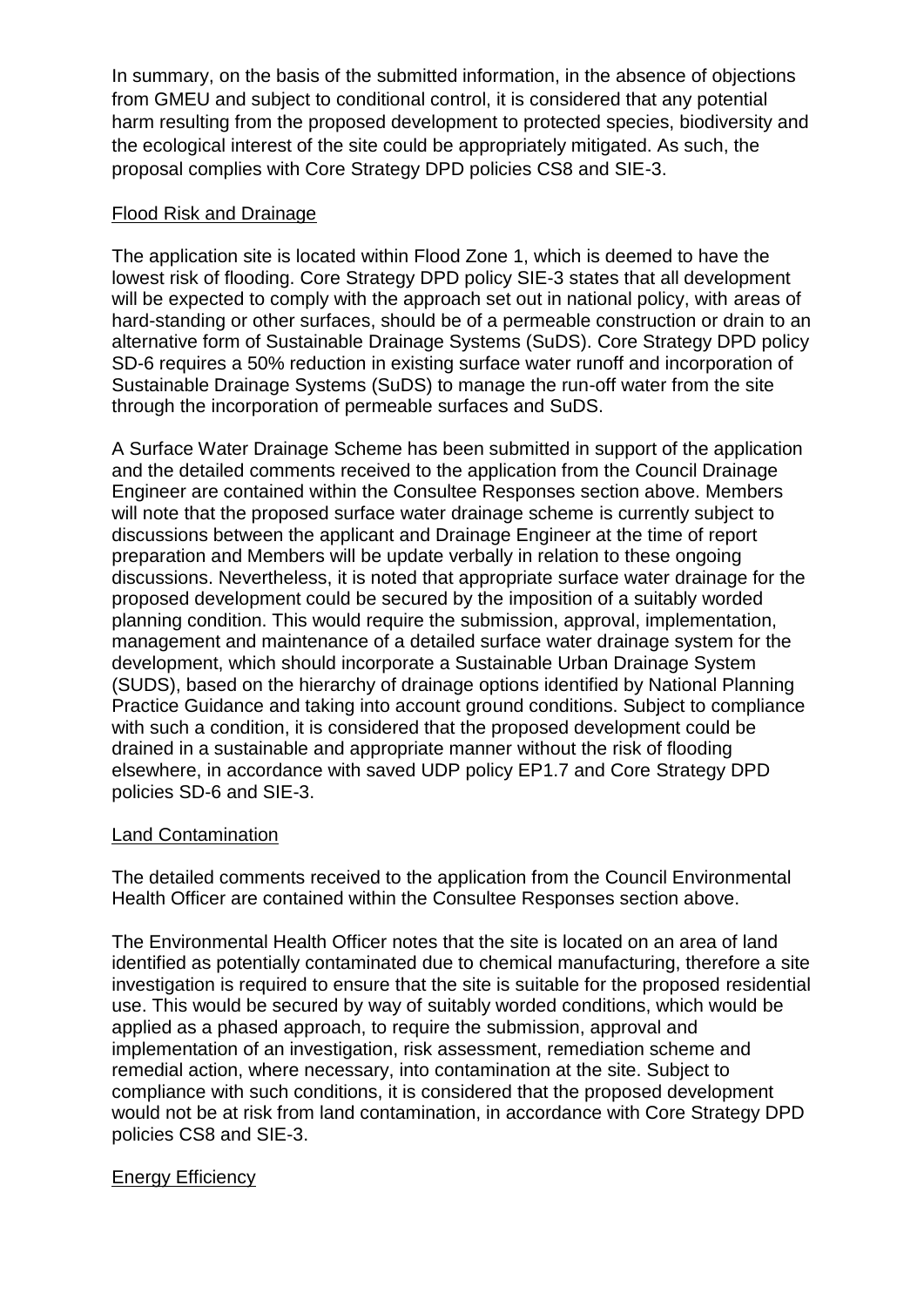As the proposed development would not exceed 10 residential units, the proposed development does not trigger the Council's carbon reduction targets, as defined by Core Strategy DPD policy SD-3. The submission of an Energy Statement, to confirm that energy efficient measures would be incorporated within the fabric of the development and to assess the potential use of low and zero carbon technologies within the development would be secured by way of suitably worded planning condition.

### Developer Contributions

With regard to affordable housing, notwithstanding the requirements of Core Strategy DPD policy H-3 and the Provision of Affordable Housing SPG, the NPPF states that the provision of affordable housing should not be sought for residential developments that are not major developments (10 residential units or more). As such, on the basis of the proposal for 1 no. dwellinghouse, there is no requirement for affordable housing provision within the development.

In accordance with saved UDP policy L1.2, Core Strategy DPD policy SIE-2, the Open Space Provision and Commuted Payments SPD and the NPPG, there is a requirement to ensure the provision and maintenance of formal recreation facilities within the Borough to meet the needs of the residents of the development. On the basis of the population capacity of the proposed development (1 no. 4 bedroomed/5 person dwelling  $= 5$ ), this would require a commuted sum payment of £4,505, which would be secured by way of a Section 106 Agreement.

## **SUMMARY**

At the heart of the NPPF is a presumption in favour of sustainable development. Paragraph 8 of the NPPF establishes three dimensions to sustainable development – economic, social and environmental and indicates that these should be sought jointly and simultaneously through the planning system.

Members are advised that planning permission has previously been granted for the restoration and conversion of the buildings at the site to form a dwellinghouse, albeit without the proposed extensions sought within the current scheme, as part of planning application DC061367 in July 2016. All relevant pre-commencement conditions were discharged and a lawful commencement of this development has been implemented. As such, this planning permission is extant in perpetuity and comprises a genuine fall-back position, capable of implementation.

The existing building to which the proposed residential conversion and extension would relate comprises a non-designated heritage asset. The building is vacant and redundant and is likely to deteriorate further in the absence of securing a viable reuse. The proposed sympathetic residential conversion and associated extensions is supported the Conservation Officer, who considers that the proposal would provide a long-term viable future for the heritage asset, which should be afforded significant weight by Members in considering the proposal. Weight should also be afforded to the provision of much needed residential development at the site during the current period of housing under-supply within the Borough.

In the absence of objections from relevant consultees and subject to conditional control, the proposal is considered acceptable with regard to the issues of impact on the character of the Ludworth Moor Landscape Character Area; impact on residential amenity; traffic generation, parking and highway safety; impact on trees; impact on